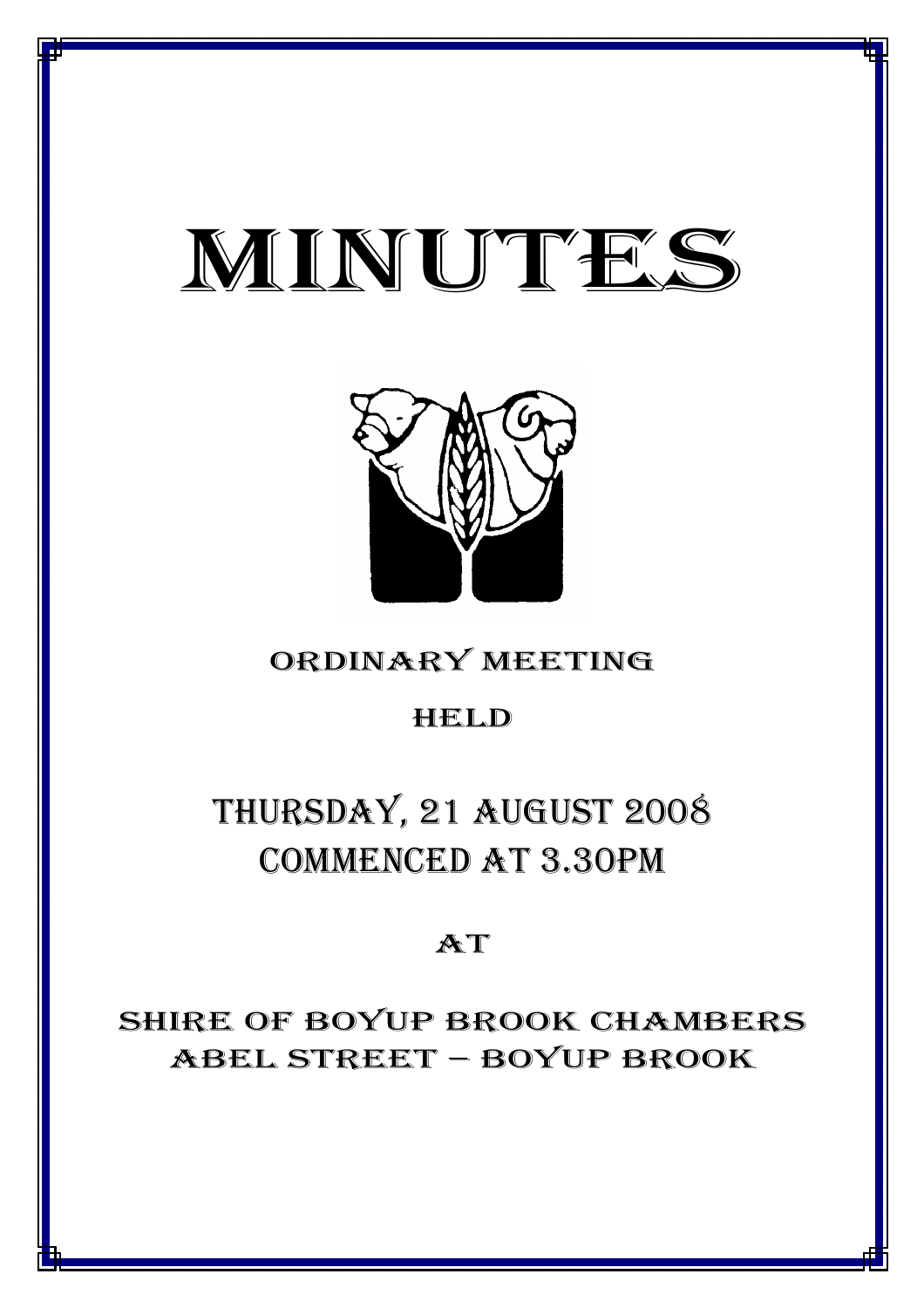# **TABLE OF CONTENTS**

| $\mathbf 1$ .  |                | RECORD OF ATTENDANCE/APOLOGIES/LEAVE OF ABSENCE PREVIOUSLY APPROVED 3       |  |  |
|----------------|----------------|-----------------------------------------------------------------------------|--|--|
| 2.             |                |                                                                             |  |  |
| 3.             |                |                                                                             |  |  |
| $\mathbf{4}$   |                |                                                                             |  |  |
| 5.             |                |                                                                             |  |  |
| 6              |                |                                                                             |  |  |
| $\overline{7}$ |                |                                                                             |  |  |
|                | 7 <sub>1</sub> |                                                                             |  |  |
|                | 7.3            | 7.2.1<br>7.2.2<br>7.2.3<br>7.3.1                                            |  |  |
|                |                | 7.3.2<br>7.3.3<br>7.3.4<br>7.3.5<br>7.3.6                                   |  |  |
| 8              |                |                                                                             |  |  |
| 9              |                |                                                                             |  |  |
| 10             |                | URGENT BUSINESS - BY APPROVAL OF THE PRESIDENT OR A MAJORITY OF COUNCILLORS |  |  |
| 11             |                |                                                                             |  |  |
| 12             |                |                                                                             |  |  |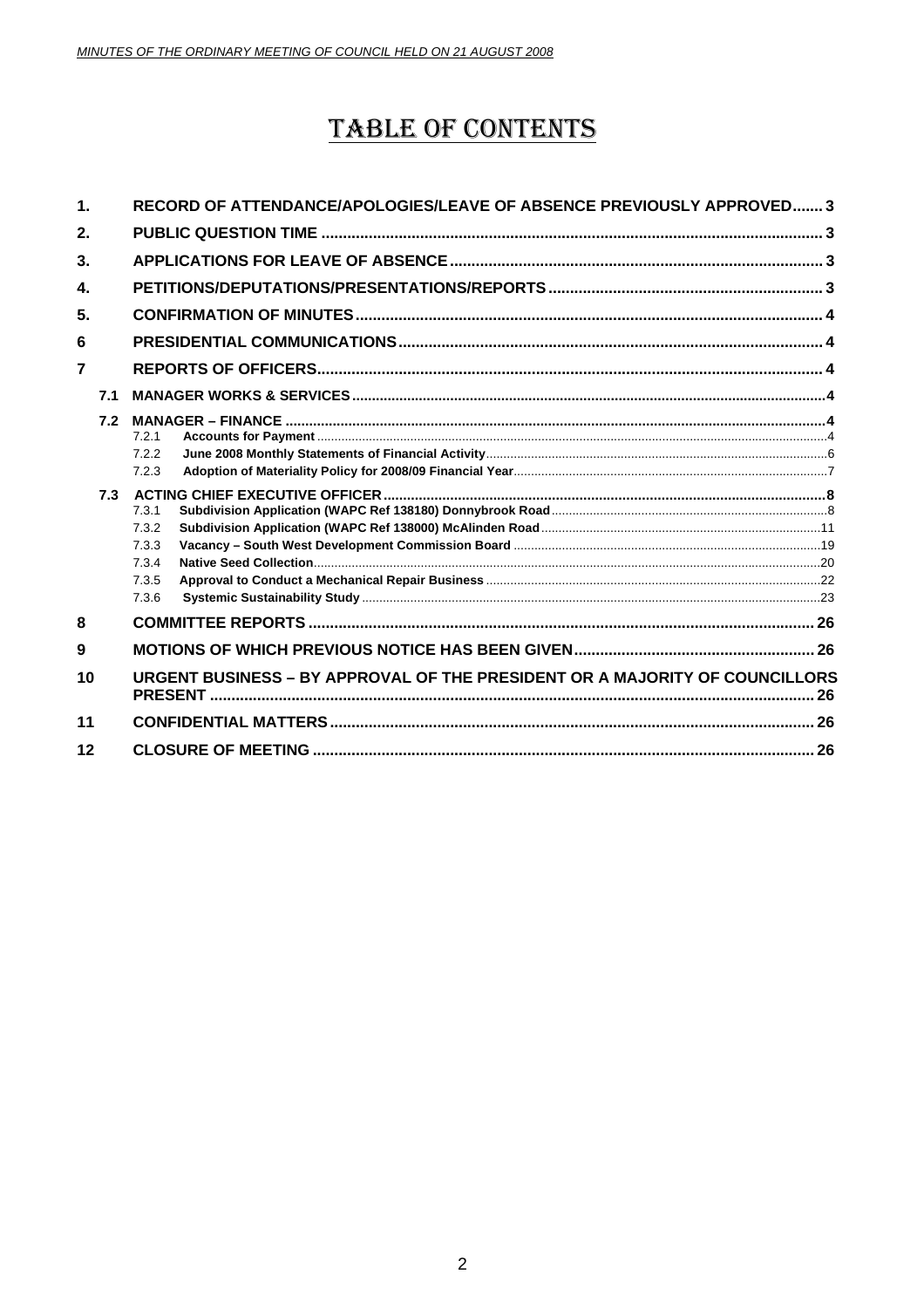# **1. RECORD OF ATTENDANCE/APOLOGIES/LEAVE OF ABSENCE PREVIOUSLY APPROVED**

3.30pm – The Presiding person, Cr Roger Downing, opened the meeting.

- 1.1 **Attendance**
- 1.2
- Cr R Downing Shire President
- Cr P Marshall Deputy Shire President
- Cr S Broadhurst
- Cr E Muncey
- Cr A Piper
- Cr M Giles
- Cr B O'Hare
- Cr K Lamshed
- STAFF: Mr Alan Lamb (Chief Executive Officer) Mr Keith Jones (Manager of Finance) Mr John Eddy (Manager of Works and Services) Mrs Maria Lane (Executive Assistant)
- 1.3 Apologies

Cr T Ginnane

1.4 Leave of Absence

# **2. PUBLIC QUESTION TIME**

2.1 Response to Previous Public Questions Taken on Notice

Nil

2.2 Public Question Time

# **3. APPLICATIONS FOR LEAVE OF ABSENCE**

# **COUNCIL DECISION AND OFFICER RECOMMENDATION**

MOVED: Cr O'Hare SECONDED: Cr Piper

That Cr Marshall be granted leave of absence for September 2008 Ordinary Meeting of Council.

CARRIED 8/0 **Res 150/08** 

# **4. PETITIONS/DEPUTATIONS/PRESENTATIONS/REPORTS**

 Cr O'Hare attended the Local Government Week conference – overview of 3 days. Cr Broadhurst attended the Warren Blackwood Strategic Alliance – covered minutes as tabled.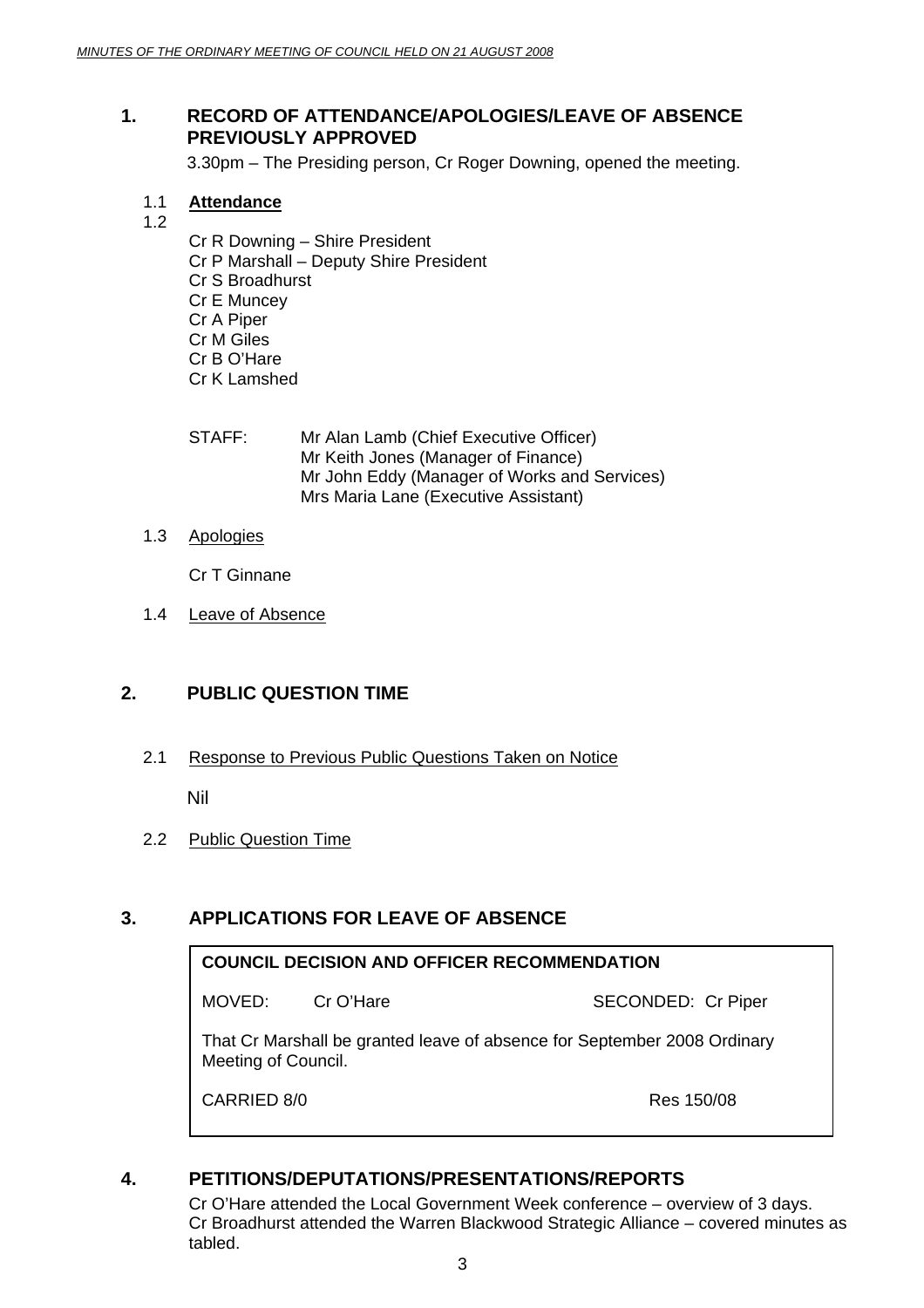# **5. CONFIRMATION OF MINUTES**

# 5.1 **Ordinary Council Meeting 17 July 2008.**

| <b>COUNCIL DECISION AND OFFICER RECOMMENDATION</b>                                                                        |             |                      |
|---------------------------------------------------------------------------------------------------------------------------|-------------|----------------------|
| MOVED:                                                                                                                    | Cr Marshall | SECONDED: Cr Lamshed |
| That the minutes of the Ordinary Meeting of Council held on Thursday 17 July<br>2008, be confirmed as an accurate record. |             |                      |
| CARRIED 8/0<br>Res 150/08                                                                                                 |             |                      |

# 5.2 **Special Council Meeting 7 August 2008.**

| <b>COUNCIL DECISION AND OFFICER RECOMMENDATION</b>                                                                       |                      |                    |
|--------------------------------------------------------------------------------------------------------------------------|----------------------|--------------------|
|                                                                                                                          | MOVED: Cr Broadhurst | SECONDED: Cr Piper |
| minutes of the Special Council Meeting of Council held on Thursday 7 August 2008,<br>be confirmed as an accurate record. |                      |                    |
| CARRIED 9/0<br>Res 151/08                                                                                                |                      |                    |

# **6 PRESIDENTIAL COMMUNICATIONS**

19<sup>th</sup> July 2008 - Attended Funeral service for Mr Charlie Staniforth-Smith.  $13<sup>th</sup>/16<sup>th</sup>$  August 2008 - Cr Downing – Sandakan Trip representing the Shire.

# **7 REPORTS OF OFFICERS**

# 7.1 **MANAGER WORKS & SERVICES**

Nil

# 7.2 **MANAGER – FINANCE**

# 7.2.1 **Accounts for Payment**

| <b>Location:</b>                | Not applicable                   |
|---------------------------------|----------------------------------|
| <b>Applicant:</b>               | Not applicable                   |
| <b>File:</b>                    | FM/1/002                         |
| Disclosure of Officer Interest: | <b>None</b>                      |
| Date:                           | 15 August 2008                   |
| Author:                         | Keith Jones - Manager of Finance |
| <b>Authorizing Officer:</b>     | Not applicable                   |
| Attachments:                    | Yes - List of Accounts Paid      |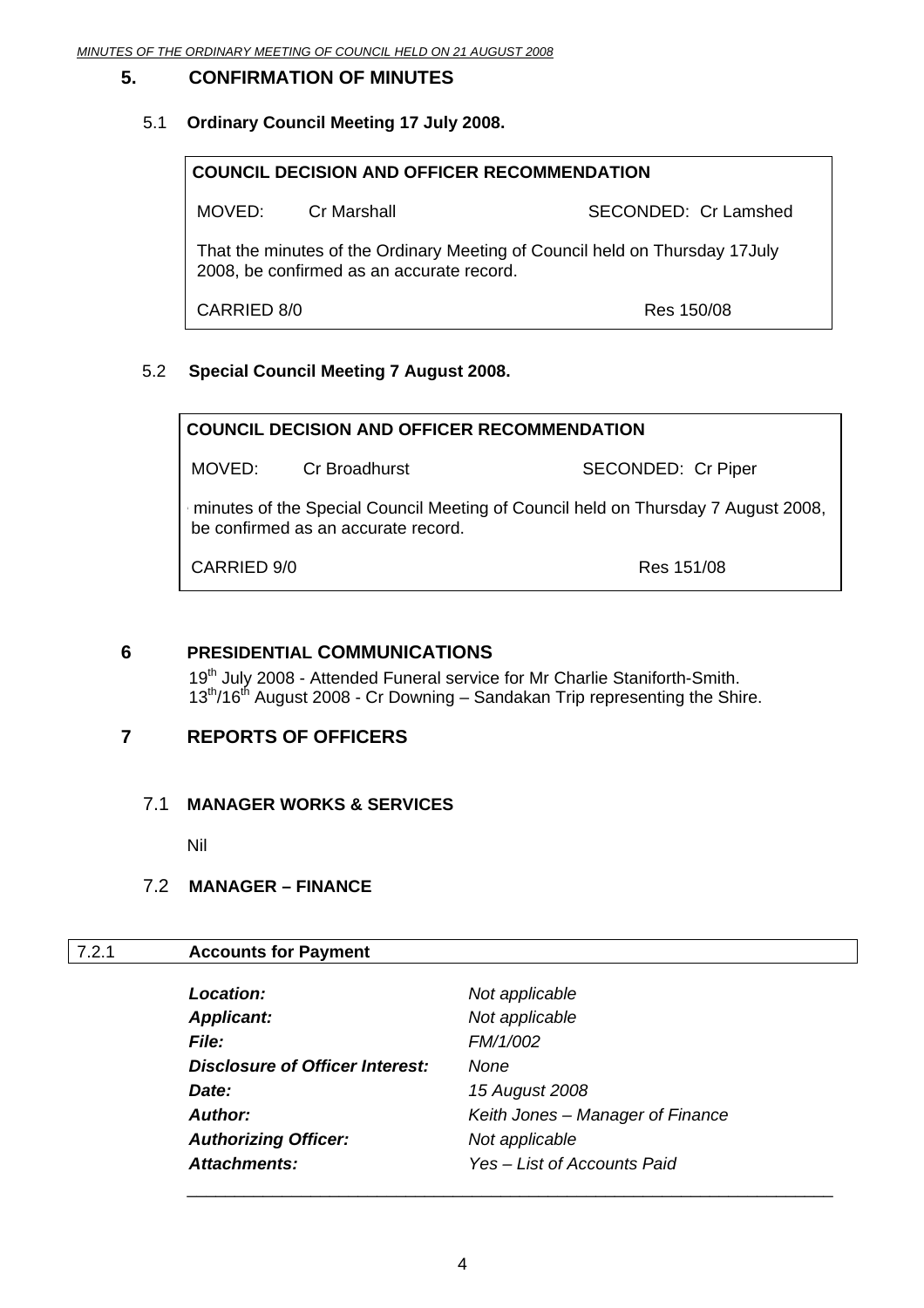# **SUMMARY**

Report recommends the acceptance and approval of the Schedule of Accounts for Payment.

#### **BACKGROUND**

Invoices have been received during the month of July 2008.

#### **COMMENT**

Accounts are presented for consideration (see appendix 7.2.1) or where paid by direct debit pursuant to the Council's "Authorisation to Make Payments" policy.

#### **CONSULTATION**

Nil

#### **STATUTORY ENVIRONMENT**

 Local Government (Financial Management) Regulations Act 1009, Regulation 12; and Regulations 13(3) (a) (b); 13(1); and 13(4).

#### **POLICY IMPLICATIONS**

Accounts are presented for consideration or where paid by direct debit pursuant to the Council's "Authorization to Make Payments" policy.

#### **FINANCIAL IMPLICATIONS**

Account payments are in accordance with the adopted budget for 2008/09 or authorized by separate resolution.

#### **STRATEGIC IMPLICATIONS**

Nil

# **VOTING REQUIREMENTS**

Simple Majority

| <b>COUNCIL DECISION &amp; OFFICER RECOMMENDATION</b>                                                                                                                                                                                                                         |                  |           |          |
|------------------------------------------------------------------------------------------------------------------------------------------------------------------------------------------------------------------------------------------------------------------------------|------------------|-----------|----------|
|                                                                                                                                                                                                                                                                              | MOVED: Cr O'Hare | SECONDED: | Cr Giles |
| That the accounts for July 2008 as presented totaling \$493,953.82 as-<br>Cheque voucher numbers 16976 -17031 totaling \$102,015.91<br>1.<br>and<br>2.<br>Accounts paid by direct electronic payments through the<br>Municipal Account totaling \$391,937.91<br>be endorsed. |                  |           |          |
| CARRIED 8/0<br>Res 152/08                                                                                                                                                                                                                                                    |                  |           |          |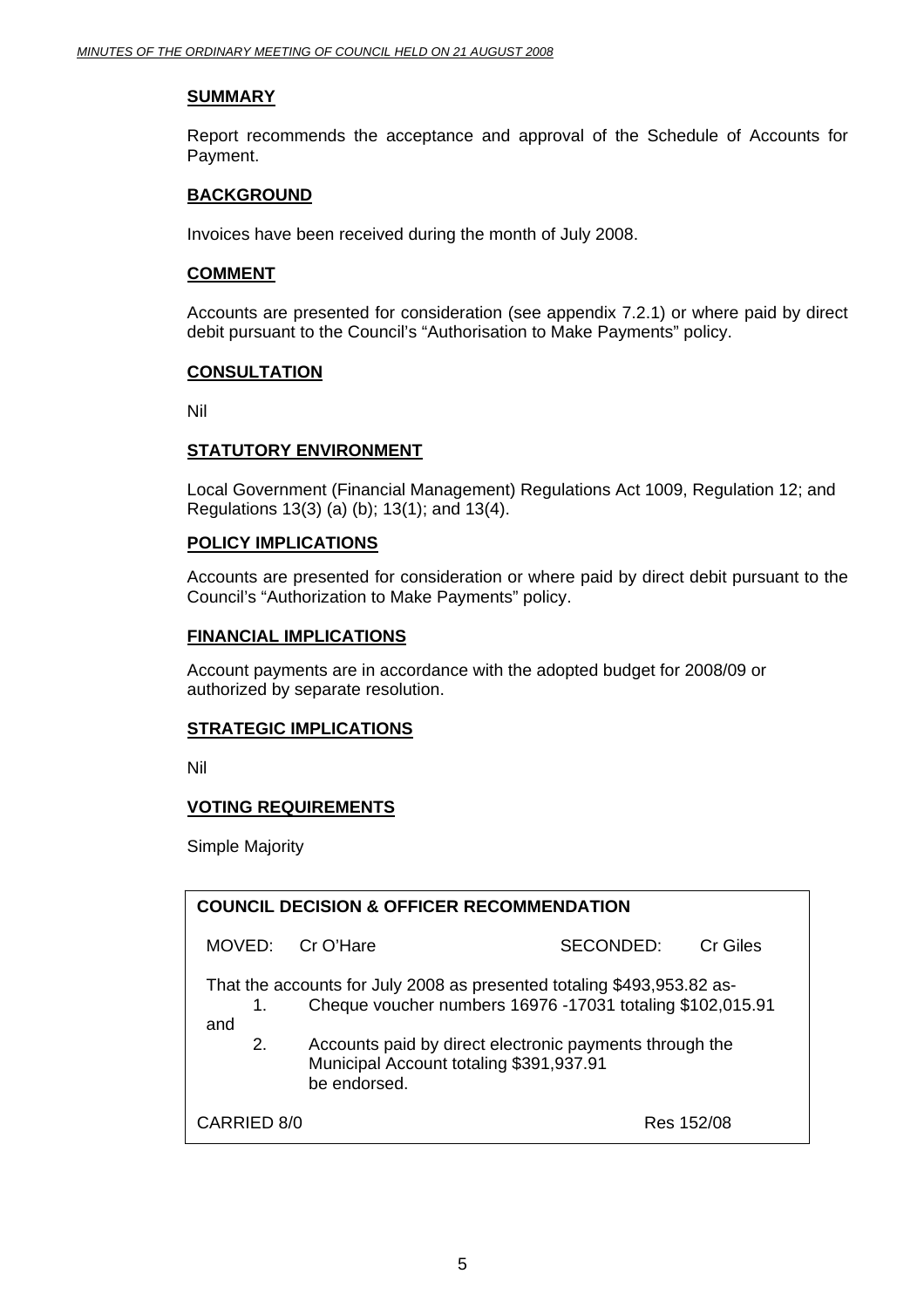#### 7.2.2 **June 2008 Monthly Statements of Financial Activity**

| Location:                              | Not applicable                   |
|----------------------------------------|----------------------------------|
| <b>Applicant:</b>                      | NА                               |
| <i>File:</i>                           | <b>FM/10/003</b>                 |
| <b>Disclosure of Officer Interest:</b> | none                             |
| Date:                                  | 15 August 2008                   |
| <b>Author:</b>                         | Keith Jones - Manager of Finance |
| <b>Authorizing Officer:</b>            | Not applicable                   |
| <b>Attachments:</b>                    | Yes - Financial Reports          |
|                                        |                                  |

#### **SUMMARY**

Report recommends Council receive the Balance Sheet and Operating Statement for the month ended 30 June 2008, and Investment Schedule for the month ended 31 July 2008.

#### **BACKGROUND**

Section 6.4 of the Local Government Act 1995 places financial reporting obligations on local government operations.

Regulation 34 (1)–(4) of the Local Government (Financial Management) Regulations 1996 requires the local government to prepare a 'Monthly Statement of Financial Activity'.

The regulations also prescribe the content of the report.

The reports are attached – see appendix 7.2.2

# **COMMENT**

Nil

# **CONSULTATION**

Nil

# **STATUTORY ENVIRONMENT**

Local Government (Financial Management) Regulations 1996, s34 (1) (a) Local Government (Financial Management) Regulations 1996, s19 (1) (2) (a) (b) Local Government (Financial Management) Regulations 1996, s34 (2) (a) (b)

# **POLICY IMPLICATIONS**

Nil

#### **FINANCIAL IMPLICATIONS**

Nil

#### **STRATEGIC IMPLICATIONS**

Nil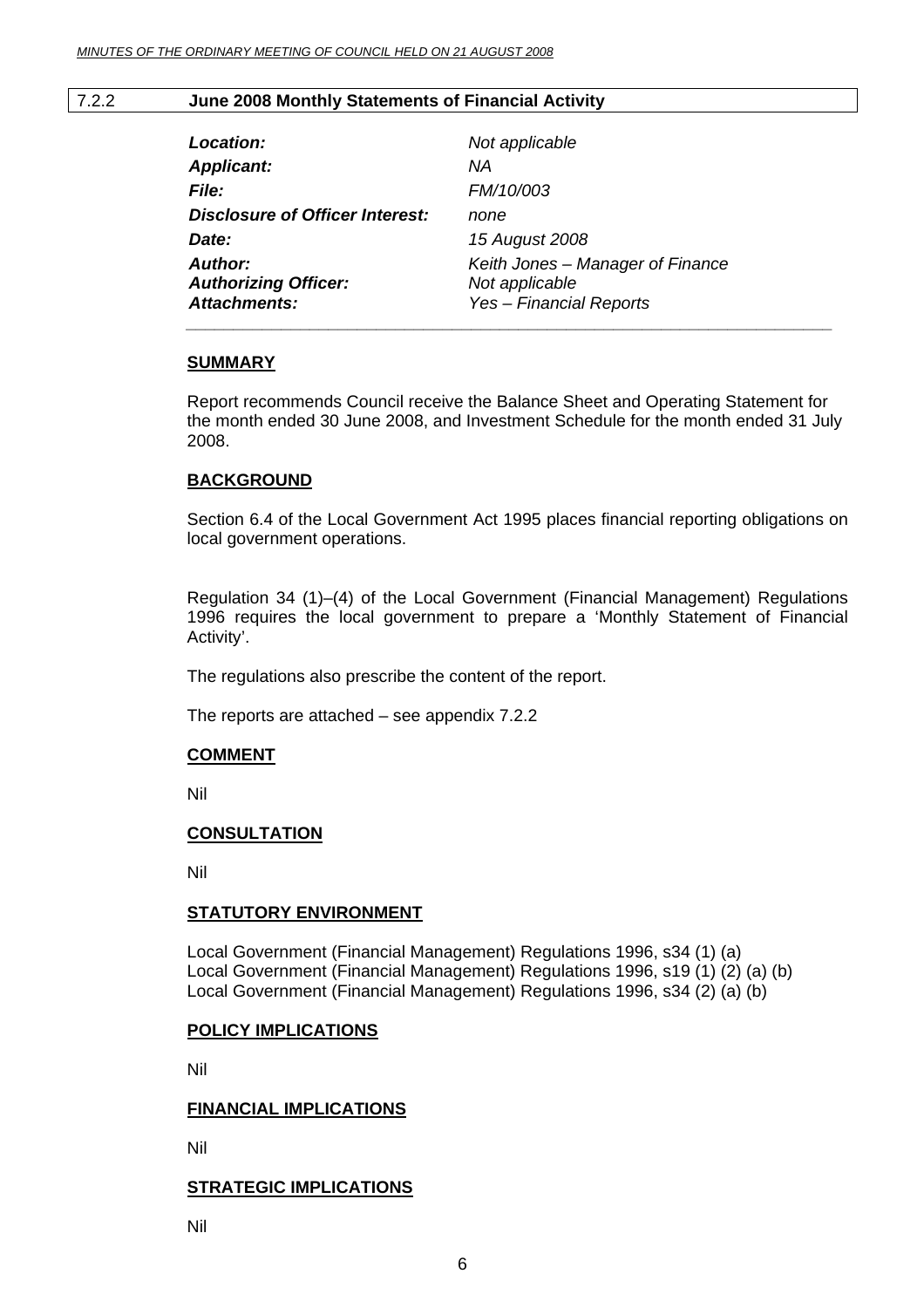# **VOTING REQUIREMENTS**

Simple Majority

|              | <b>COUNCIL DECISION &amp; OFFICER RECOMMENDATION</b>                      |                     |
|--------------|---------------------------------------------------------------------------|---------------------|
|              | MOVED: Cr Marshall                                                        | SECONDED: Cr O'Hare |
| be received. | That the June 2008 Monthly Statements of Financial Activity as presented, |                     |
| CARRIED 8/0  |                                                                           | Res 153/08          |

# 7.2.3 **Adoption of Materiality Policy for 2008/09 Financial Year**

| <b>Location:</b>                       | Not a <sub>l</sub> |
|----------------------------------------|--------------------|
| <b>Applicant:</b>                      | Not al             |
| <i><b>File:</b></i>                    | <b>FM/9/</b>       |
| <b>Disclosure of Officer Interest:</b> | None               |
| Date:                                  | 14 Au              |
| <b>Author:</b>                         | Keith <i>K</i>     |
| <b>Authorizing Officer:</b>            | Not al             |
| <b>Attachments:</b>                    | None               |

 *Location: Not applicable Applicant: Not applicable File: FM/9/002 Date: 14 August 2008 Author: Keith Jones – Manager of Finance Authorizing Officer: Not applicable \_\_\_\_\_\_\_\_\_\_\_\_\_\_\_\_\_\_\_\_\_\_\_\_\_\_\_\_\_\_\_\_\_\_\_\_\_\_\_\_\_\_\_\_\_\_\_\_\_\_\_\_\_\_\_\_\_\_\_\_\_\_\_\_\_\_\_\_* 

# **SUMMARY**

Consideration and adoption of the 2008/09 policy for material variances.

# **BACKGROUND**

The 2008/09 budget has been passed by Council on 17 July 2008. There was an omission with regard to the material variances policy and needs to be adopted.

# **COMMENT**

Section 34(5) of the Local Government (Financial Management) Regulations 1996 states:-

Each financial year, a local government is to adopt a percentage or value, calculated in accordance with AAS 5, to be used in statements of financial activity for reporting material variances.

# **CONSULTATION**

 External Auditors Chief Executive Officer

# **STATUTORY OBLIGATIONS**

Local Government Act 1995 Local Government (Financial Management) Regulations.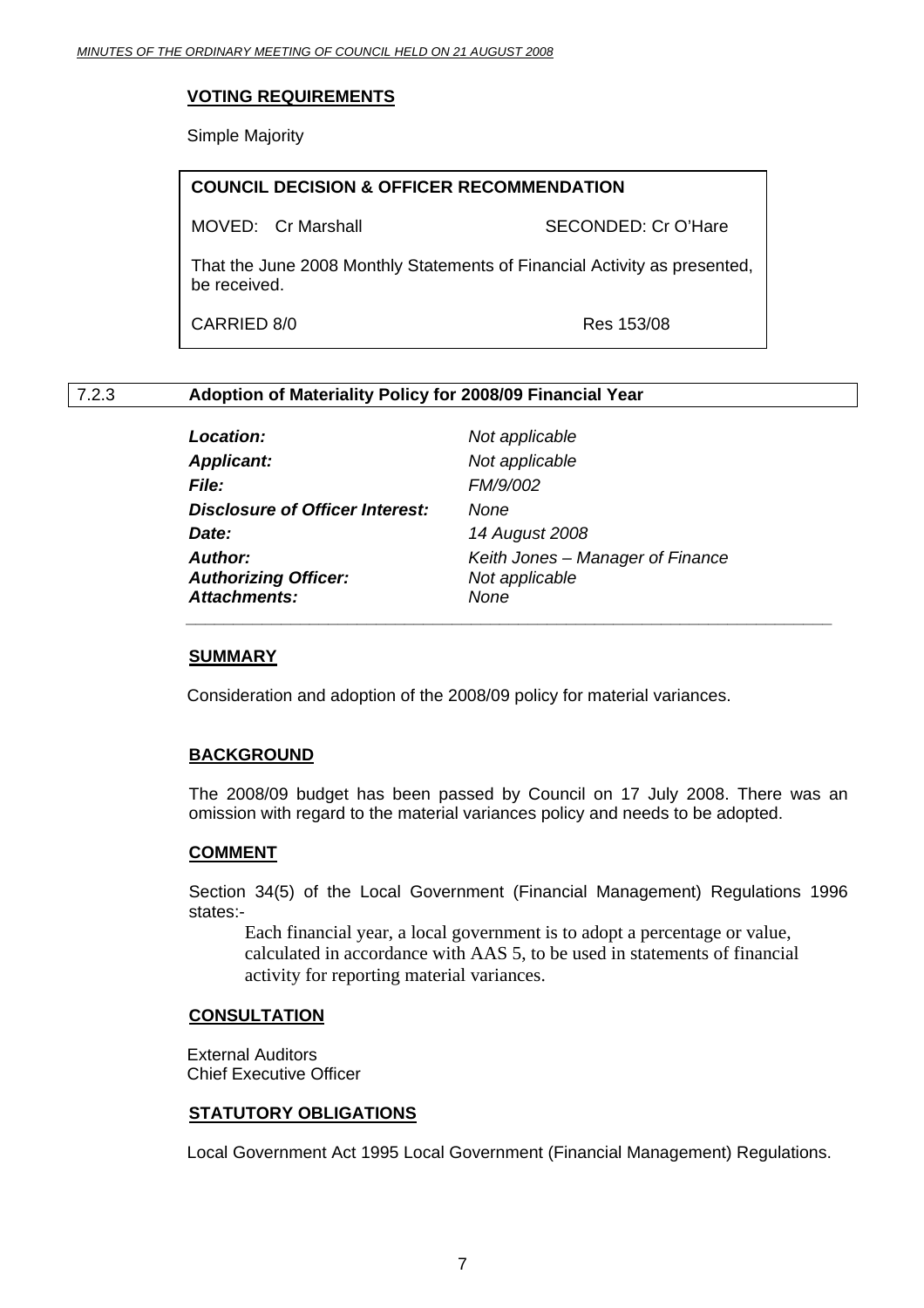# **POLICY IMPLICATIONS**

Nil

# **BUDGET/FINANCIAL IMPLICATIONS**

Not applicable

# **STRATEGIC IMPLICATIONS**

Nil

# **SUSTAINABILITY IMPLICATIONS**

- ¾ **Environmental**  Not applicable
- ¾ **Economic**  Nil
- ¾ **Social**  Not applicable

# **VOTING REQUIREMENTS**

Absolute Majority

| <b>COUNCIL DECISION &amp; OFFICER RECOMMENDATION</b>                                                                                                                                                                                         |                 |                           |
|----------------------------------------------------------------------------------------------------------------------------------------------------------------------------------------------------------------------------------------------|-----------------|---------------------------|
|                                                                                                                                                                                                                                              | MOVED: Cr Piper | <b>SECONDED: Cr Giles</b> |
| That for the purpose of reporting variations in any financial reports<br>requiring comparison between actual, monthly projections and budgets,<br>the Shire's policy is that any variation which exceeds 5% or \$1,000, must<br>be reported. |                 |                           |

CARRIED 8/0 Res 154/08

# 7.3 **ACTING CHIEF EXECUTIVE OFFICER**

# 7.3.1 **Subdivision Application (WAPC Ref 138180) Donnybrook Road**

| <b>Location:</b>                | Lots 7472 & 8245 Donnybrook Road                |  |
|---------------------------------|-------------------------------------------------|--|
| <b>Applicant:</b>               | <b>RAS Machin</b>                               |  |
| <b>File:</b>                    | AS12216, AS12218                                |  |
| Disclosure of Officer Interest: | None                                            |  |
| Date:                           | $12^{th}$ August 2008                           |  |
| <b>Author:</b>                  | Geoffrey Lush (Council Consultant)              |  |
| <b>Authorizing Officer:</b>     | Pascoe Durtanovich (Acting CEO)                 |  |
| <b>Attachments:</b>             | <b>Existing Lots</b><br>Yes -<br>$\overline{1}$ |  |
|                                 | 2<br><b>Proposed Lots</b>                       |  |

 $\bar{a}$  ,  $\bar{a}$  ,  $\bar{a}$  ,  $\bar{a}$  ,  $\bar{a}$  ,  $\bar{a}$  ,  $\bar{a}$  ,  $\bar{a}$  ,  $\bar{a}$  ,  $\bar{a}$  ,  $\bar{a}$  ,  $\bar{a}$  ,  $\bar{a}$  ,  $\bar{a}$  ,  $\bar{a}$  ,  $\bar{a}$  ,  $\bar{a}$  ,  $\bar{a}$  ,  $\bar{a}$  ,  $\bar{a}$  ,  $\bar{a}$  ,  $\bar{a}$  ,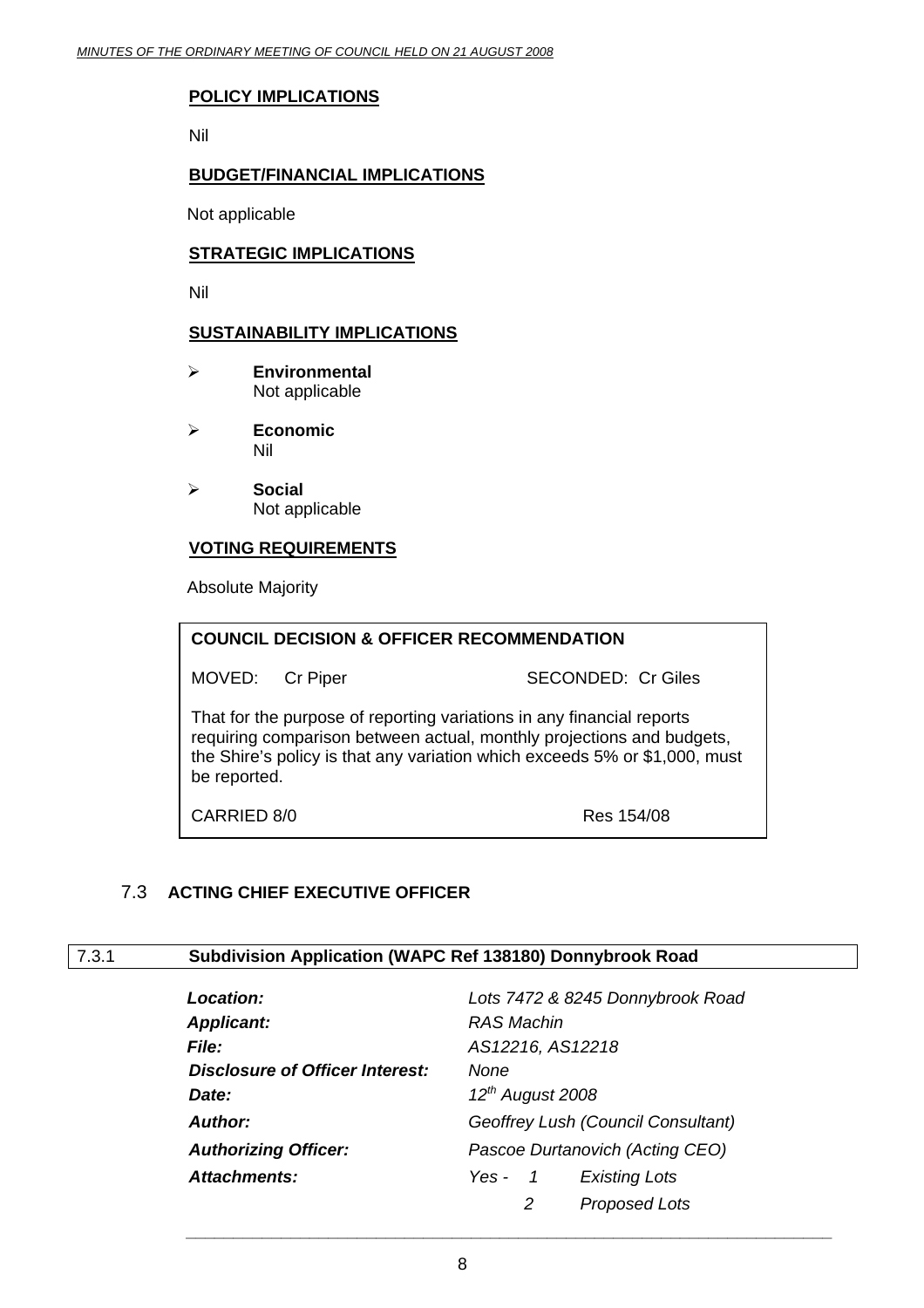#### **SUMMARY**

This report is to consider a referral of a subdivision application from the Western Australian Planning Commission. The subject land comprises of Lots 7472 & 8245 Donnybrook Road (as shown in Attachment 1).

The application is to relocate the common boundary of the lots. No additional allotments will be created.

The subdivision concept is shown in Attachment 2. For clarity this is a prepared diagram and not the actual plan included with the application.

The subject land is owned by L Beadle and GA & RW Beattie.

#### **BACKGROUND**

The subject land is located approximately 5kms north of Boyup Brook on Donnybrook-Boyup Brook Road and is situated opposite Rainoldi Road.

As shown in Attachment 1, subject land comprises allotments. Lot 7472 has an area of 0.9712ha and Lot 8245 has an area of 6.6444ha.

Both properties are situated between the railway line corridor and a drainage line. There is a house on each lot and both of these have separate access to Donnybrook Road.

#### **COMMENT**

No site inspection of the property has been conducted in preparing this report. There are a number of issues which are summarized below.

#### Drainage Line

The area of land being transferred contains an existing drainage line which is well vegetated. As the southern portion of this will now be associated with the existing dwelling on proposed Lot A, it should facilitate better management.

As there are no new buildings being proposed, any prescribed development setbacks from the drainage line are not applicable.

#### Access

Lots 8245 has direct access to the Donnybrook Road. Lot 7472 has access via an existing unmade road reserve. This appears to be an informal access/driveway which only services this allotment.

As no new lots are proposed, no alterations to the current access arrangements will occur.

#### **CONSULTATION**

None

#### **STATUTORY OBLIGATIONS**

The subject land is zoned 'Rural' in Town Planning Scheme No 2.

Clause 5.1 of the Scheme states that in considering applications for subdivision, rezoning and planning consent in the Rural zone, Council shall have regard to: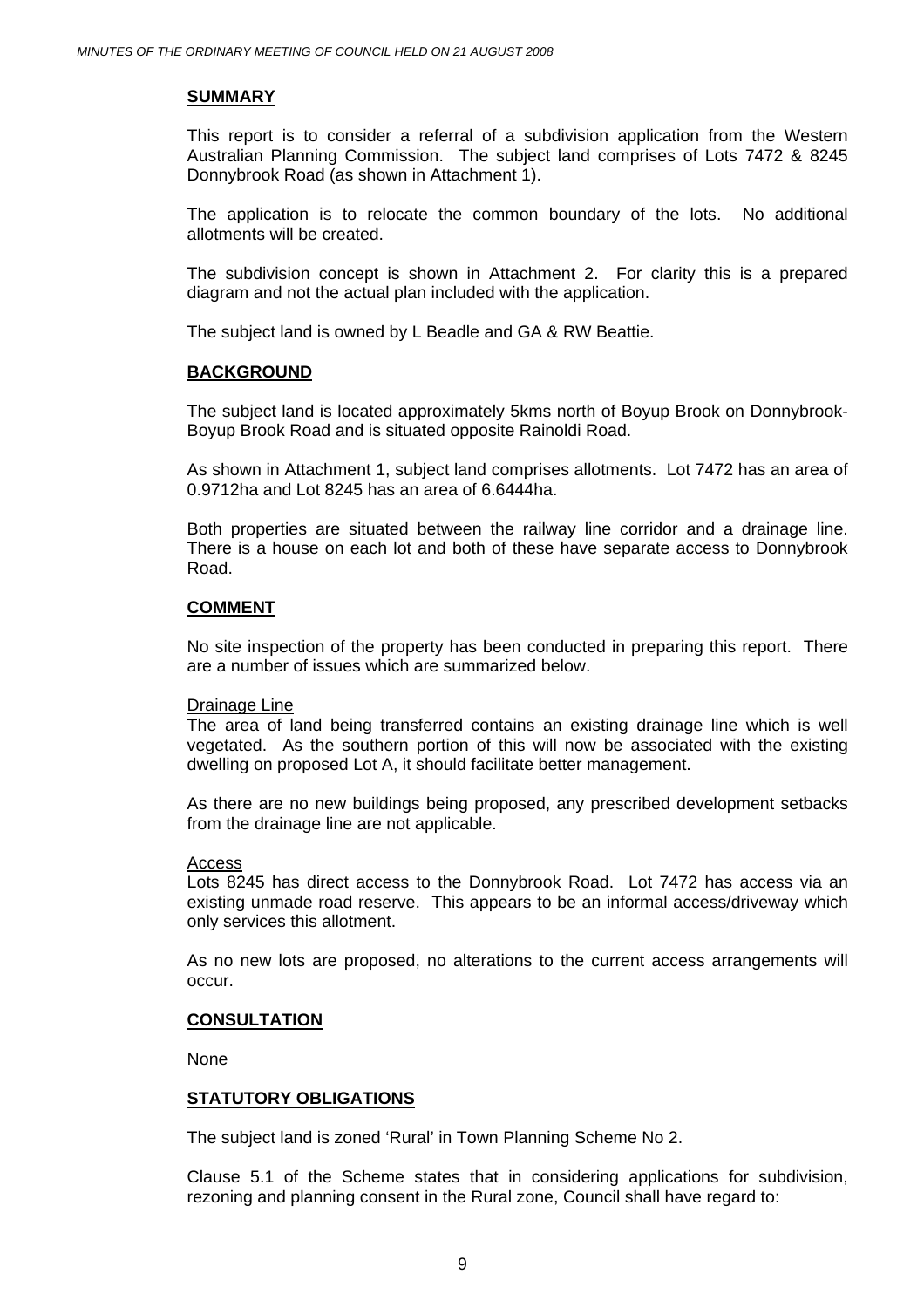- i) the need to protect the agricultural practices of the Rural zone in light of its importance to the District's economy;
- ii) the need to protect the area from uses which will reduce the amount of land available for agriculture;
- iii) the need to preserve the rural character and rural appearance of the area; and
- iv) where rural land is being subdivided for closer development, the proposal should be supported with evidence outlining the land's suitability and capability for further development.

The proposed subdivision does not conflict with the above matters.

### **POLICY IMPLICATIONS**

None

#### **BUDGET/FINANCIAL IMPLICATIONS**

None

# **STRATEGIC IMPLICATIONS**

In relation to boundary realignments the draft Rural Strategy recommendations include:-

- Council's objective is to encourage the redesign of existing (multiple lot) farms into a more appropriate configuration of lot boundaries relative to land management and land capability factors, subject to maintenance or reduction of the original number of lots.
- In the case of lifestyle lots, the land is located within 10kms of a major townsite.
- That for the purpose of the above provision a "lifestyle" lot is defined as having a minimum area of 20 hectares (being within 10kms of the townsite).

The existing lots have areas less than the prescribed 20ha minimum area. However they are basically an anomaly from previous development and the above provision is not intended to restrict this type of proposal.

# **SUSTAINABILITY IMPLICATIONS**

- ¾ **Environmental:**  There are no known environmental issues.
- ¾ **Economic:**  There are no known significant economic issues.
- ¾ **Social:**  There are no known significant social issues.

# **VOTING REQUIREMENTS**

Simple Majority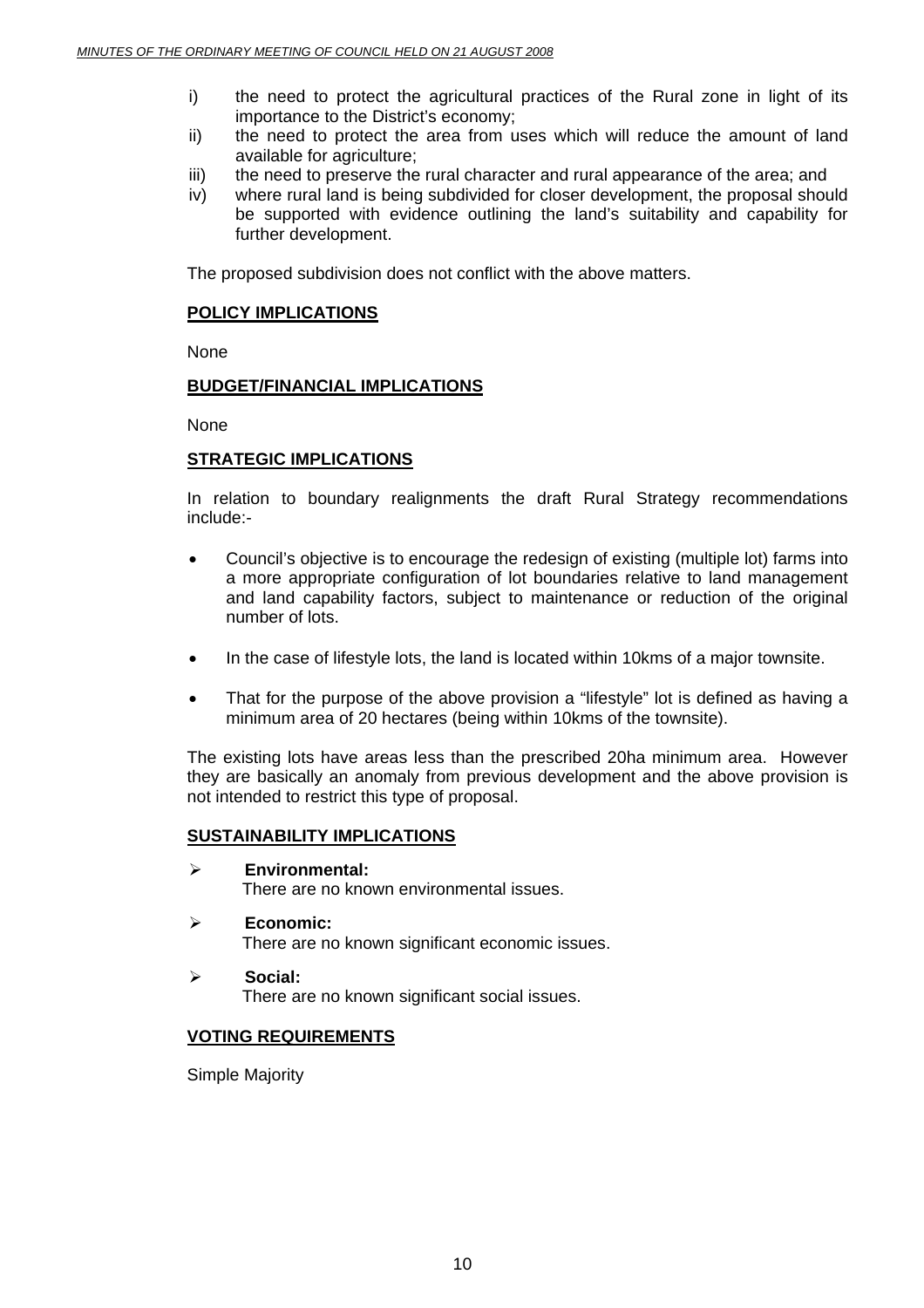#### **COUNCIL DECISION AND OFFICER RECOMMENDATION**

MOVED: Cr Giles Cr Cr Sick Cr Piper

That Council advise the Western Australian Planning Commission that it supports the proposed subdivision of Lots 7472 and 8245 Donnybrook Road (as shown on plan ref 2934.dgn) on the basis that the application is considered to:-

- To be consistent the provisions for rural subdivision outlined in the Shire of Boyup Brook Town Planning Scheme No.2 and WAPC DC 3.4 Subdivision of Rural Land; and
- Facilitate improved land management of the site.

Note :- No conditions of approval are required.

CARRIED 8/0 Res 155/08

#### 7.3.2 **Subdivision Application (WAPC Ref 138000) McAlinden Road**

| <b>Location:</b>                | Lot 1 McAlinden Road and Lots 2914 &                                             |
|---------------------------------|----------------------------------------------------------------------------------|
|                                 | 3832 Chapman Road                                                                |
| <b>Applicant:</b>               | <b>Harley Survey Group</b>                                                       |
| <i>File:</i>                    | AS3660                                                                           |
| Disclosure of Officer Interest: | none                                                                             |
| Date:                           | $12^{th}$ August 2008                                                            |
| <b>Author:</b>                  | Geoffrey Lush (Council Consultant)                                               |
| <b>Authorizing Officer:</b>     | Pascoe Durtanovich (Acting CEO)                                                  |
| <b>Attachments:</b>             | Yes - 1 Location Plan<br>2 Subdivision Concept<br>3 Subdivision Application Plan |

\_\_\_\_\_\_\_\_\_\_\_\_\_\_\_\_\_\_\_\_\_\_\_\_\_\_\_\_\_\_\_\_\_\_\_\_\_\_\_\_\_\_\_\_\_\_\_\_\_\_\_\_\_\_\_\_\_\_\_\_\_\_\_

# **COUNCIL DECISION – MOVE INTO COMMITTEE**

MOVED: Cr Piper SECONDED: Cr Broadhurst

That the Council move into a committee of the whole under clause 15.6 of the Standing Orders, Local Law No.1.to allow members free discussion on the matter.

CARRIED 8/0 Res 156/08

 4.20pm – Cr Muncey left the meeting. 4.21pm – Cr Muncey returned to the meeting.

#### **COUNCIL DECISION – MOVE OUT OF COMMITTEE**

MOVED: Cr Piper SECONDED: Cr Broadhurst

That the Council move out of committee of the whole under clause 15.6 of the Standing Orders, Local Law No.1.

CARRIED 8/0 Res 157/08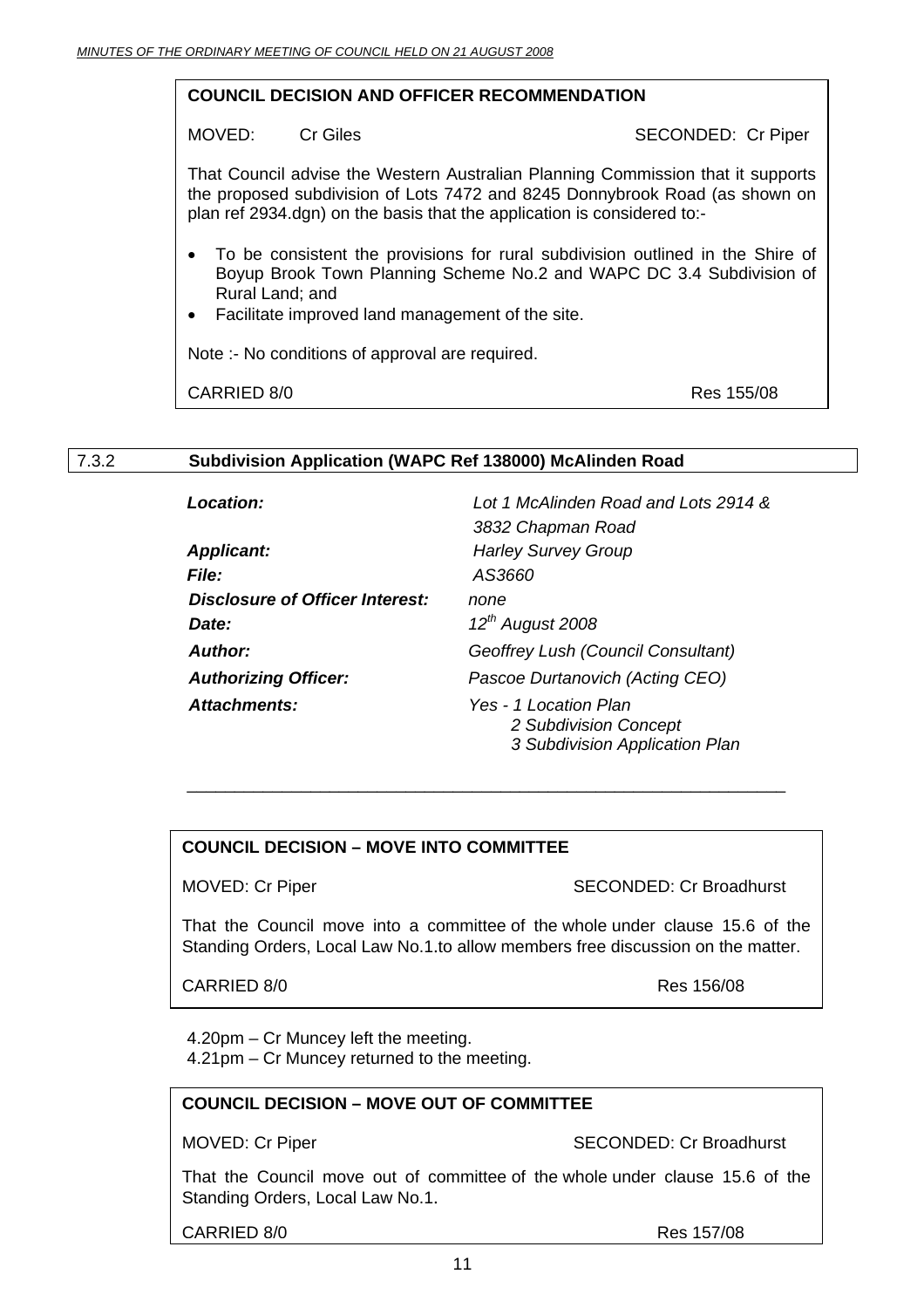#### **SUMMARY**

This report is to consider a referral of a subdivision application from the Western Australian Planning Commission. The subject land comprises of Lot 1 McAlinden Road and Lots 2914 and 3832 Chapman Road (as shown in Attachment 1).

The application is to subdivide the land into six (6) allotments with five of these allotments having a minimum area of 80 hectares and one lot having an area of 17.6 hectares. Specifically:-

- Lot  $A 82.24$ ha
- Lot  $B 17.64$ ha
- $\bullet$  Lot C 103.88ha
- $\bullet$  Lot D 80.21ha
- $\bullet$  Lot E 100.50ha
- Lot  $F 100.50$ ha

The subdivision concept is shown in Attachment 2. For clarity this is a prepared diagram and not the actual plan included with the application. The application plan is included as Attachment 3.

The subject land is owned by SP Harley.

# **BACKGROUND**

The subject land is located approximately 40 kilometres northwest of Boyup Brook via Donnybrook- Boyup Brook Road and McAlinden Road.

As shown in Attachment 1, subject land comprises of two separate areas situated to the north and south of McAlinden Road. The property is currently used for farming purposes (grazing and cropping).

Lot 1 has an area of 402.75ha and is used for farming purposes with associated farm improvements, such as dams, fences and access roads. It exists in two sections divided by an un-constructed road reserve.

Lot 2914 has an area of 73.51ha and contains the farm house, associated sheds and infrastructure. While this lot fronts Chapman Road the driveway access is directly to McAlinden Road via the adjoining lots (which are not part of this application).

Lot 3832 has an area of 8.73ha and is adjacent to Lot 2914. It is vacant with frontage to an un-constructed road reserve extending from Chapman Road.

Lot 1 adjoins the Greater Preston National Park (previously the Goonac Conservation Park) on both the northern and southern sides while Lot 3832 adjoins State Forest. The surrounding properties are also used for general farming.

The subject land is connected to electricity and telecommunications, via an aerial supply.

All proposed lots have been arranged to allow for direct road frontage to a gazetted road. Lots D, E and F will require the construction of approximately 1.4km of road. It is then proposed that Lots E and F will then be access by two battleaxe legs, each being 10m wide and approximately 360m in length.

# **COMMENT**

No site inspection of the property has been conducted in preparing this report. There are a number of issues which are summarized below.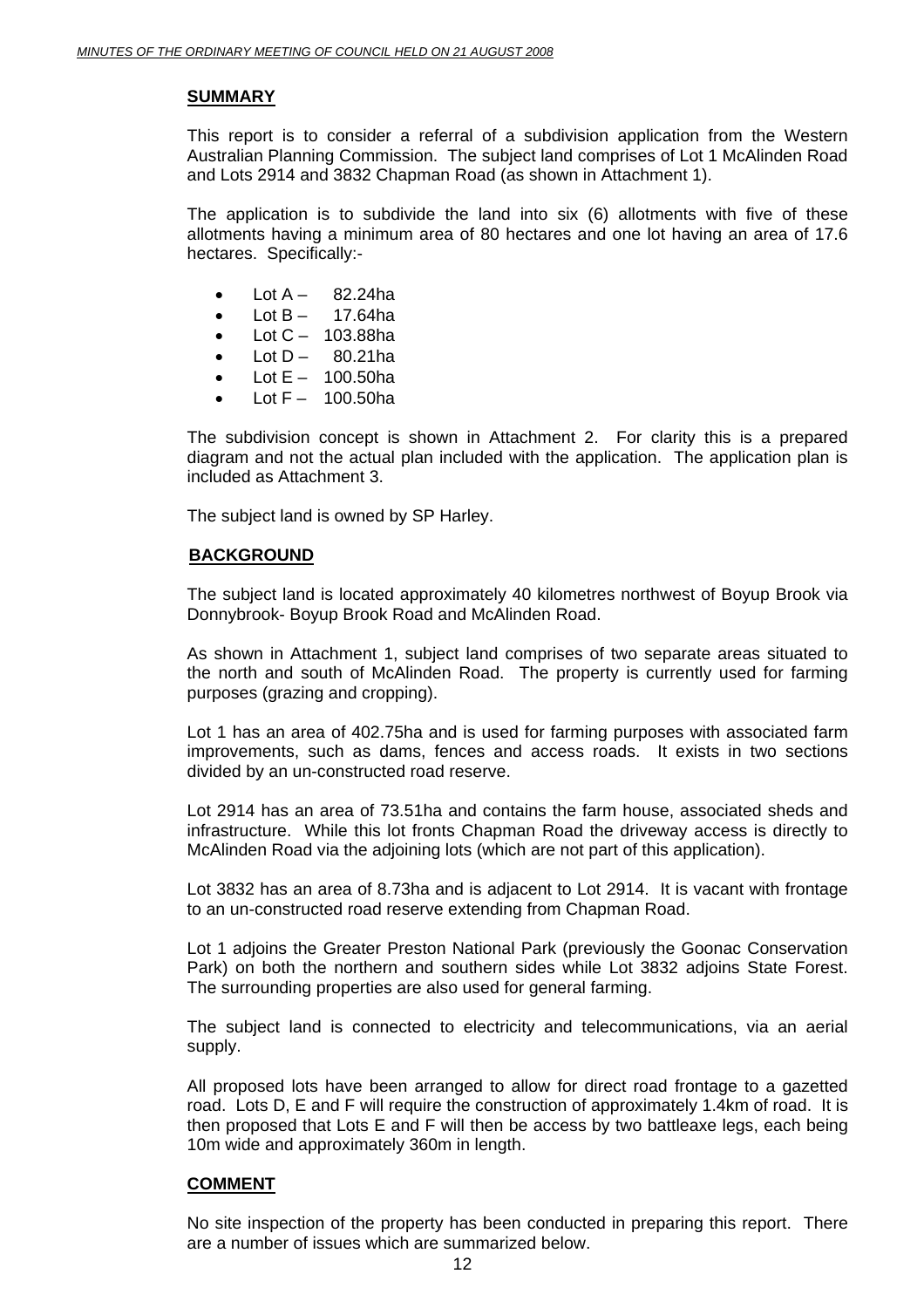#### Strategic Justification

The application contains general information regarding land capability, tenure and planning objectives. No detailed or site specific land capability, hydrological or farm management/development information or reports have been provided.

The application states that:-

The existing rural use of the property will be augmented by a more flexible subdivision pattern that will attract investment in continued farming, including the promotion of a wider range of agricultural activity in line with the identified land use categories for this planning unit…

The proposed subdivision will provide for the land to remain in agricultural production. The general high capability of the land as identified in the Warren-Blackwood Rural Strategy illustrates that the existing use can be diversified in the future. The proposed lot sizes will make this diversification more economic due to the relatively smaller lot areas required for many alternative agriculture enterprises. This will make the purchase of land much more affordable for prospective operators when compared to the existing size of Lot 1. The subdivision also ensures that all new lots have appropriate road access and water supply through existing and potential dam catchment areas. The lot sizes also remain of a size suitable for continued broad acre farming, as shown by surrounding land holdings of similar size."

The creation of lots exceeding 80 hectares in size may well be able to be justified on this basis. The relevant provisions of Council's draft Rural Strategy are referred to later in this report.

#### Lot B

The second issue associated with this application is that it is proposing to relocate a smaller existing lot, being Lot 3832, from its present position. In effect this is a boundary realignment and is subject to different provisions within the State and Regional Planning Frameworks. The relevant provision of Council's draft Rural Strategy affecting this are referred to later in this report.

Proposed Lot B has an area of 17.64ha.

The application states that the justification for this allotment is that:-

- 1. It is a relocation of the existing Lot 3832 which only has an area of 8.73ha.
- 2. Locating the lot on McAlinden Road is considered to be a more appropriate location; and
- 3. There are other similar sized lots in the locality.

The assumption being made is that the existing Lot 3832 is able to have for a dwelling constructed on it and in fact it is this entitlement which is being transferred to the new lot. This may be open to speculation as:-

- Lot 3832 appears to have intersecting drainage lines with associated setback requirements; and
- It does not have any practical means of access.

In addition to this other issues associated with this lot include:-

- a) "relocating" the lot to a separate property approximately 2.4kms away could be considered to be beyond the scope of a boundary realignment.
- b) The lot should be a minimum size of 20ha.
- c) Lot 3832 is presently on the edge of the local farming operations. Moving it to McAlinden Road will place it in the centre of this area where it is more likely to result in land use conflict.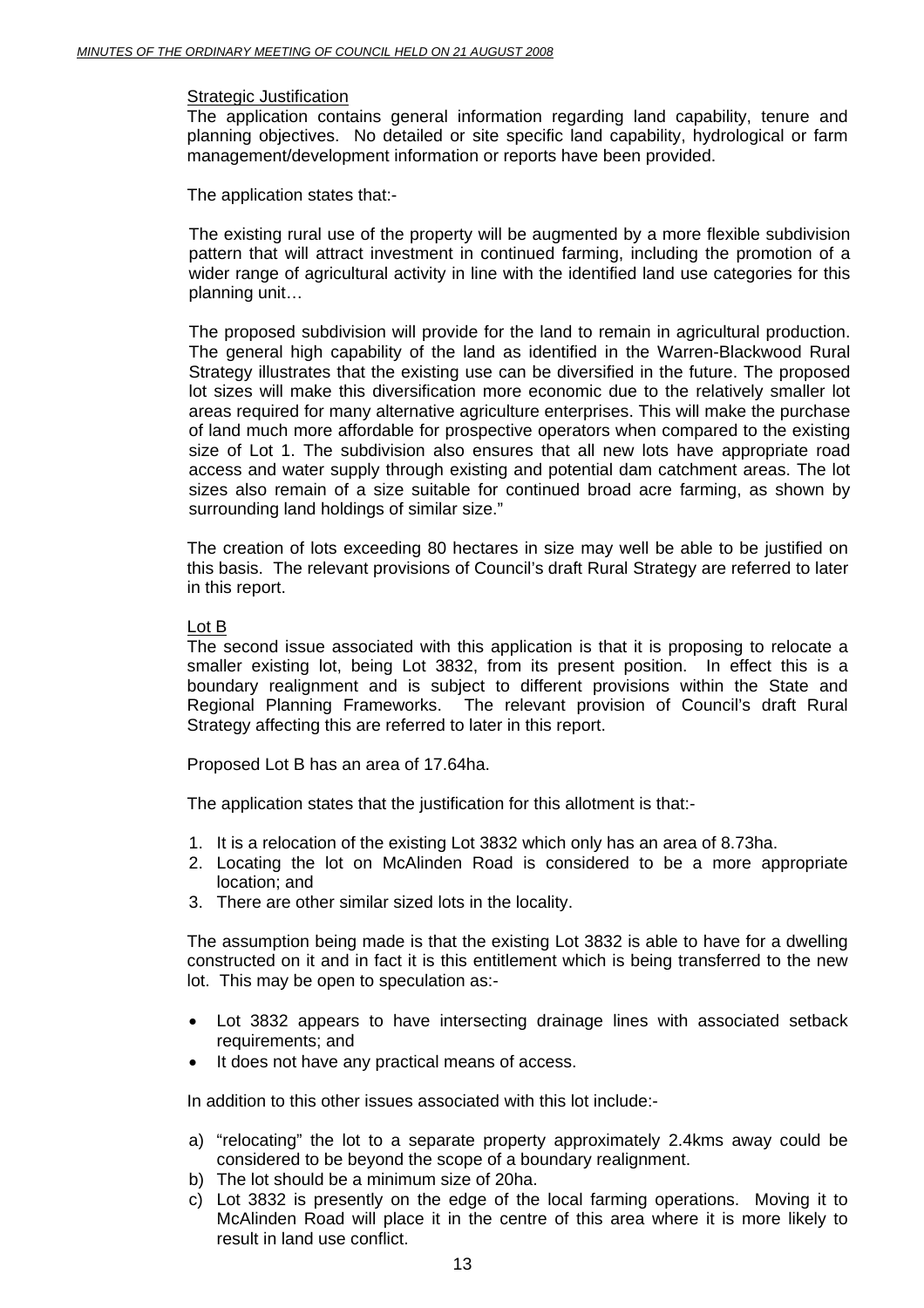Item (b) above relates to the original recommendations of the draft Rural Strategy which recommended a 20ha minimum lot size where such lots are located more than 10kms from the townsite. The Planning Commission has now directed that this be changed to a 40ha minimum lot size.

#### Roads

Lots D, E and F will have frontage to the unnamed road that severs existing Lot 1. Lots E and F will have frontage via 10m wide battleaxe legs which will be approximately 350m in length.

The application states that:-

The unnamed road to serve Lots D, E and F is currently built to a standard suitable for farm access. Any upgrading of this road to allow for it to serve the new lots will be carried out in accordance with Shire of Boyup Brook requirements.

This road must be constructed to a standard which provides all weather access to normal residential vehicles as well as farm machinery, service vehicles and emergency services. Typically this means a 6m wide formed and drained gravel surface.

As the construction of this road will not service any other private properties, then the cost of upgrading the road should be fully borne by the applicant.

The WAPC will often require that where the existing road reserve will service multiple properties that any upgrading contribution must be negotiated with the Council. It must be made clear to both the applicant and the Commission that Council will consider this to be a new subdivision road.

As the access to Lot A (existing dwelling) does not alter then no upgrading of Chapman Road is required.

Due to the small number of lots and the existing standard and use of McAlinden Road no contribution to future upgrading the road is considered necessary at this time.

Council's Manager of Works and Services will be inspecting the roads and providing updated comments at the Meeting.

#### State Forest

The subdivision of land adjacent to State Forest will always create concern from the Department of Environment and Conservation. This is in relation to setbacks from the forest areas and also from associated activities be they for recreation or forest management purposes. These issues are heightened when the forest is a National Park.

The second issue is that the construction of the unmade road to service the subdivision will also provide access to the National Park.

The Department of Environment and Conservation will address such issues in its reply to the Planning Commission.

#### Catchment Management

As the subject land is within a declared catchment the Department of Water will assess the application.

The draft Rural Strategy also promotes catchment management principles including:-

Encourage development proposals that offer tangible measures to protect and enhance the remaining native vegetation within freehold land, particularly within strategically important riparian zones.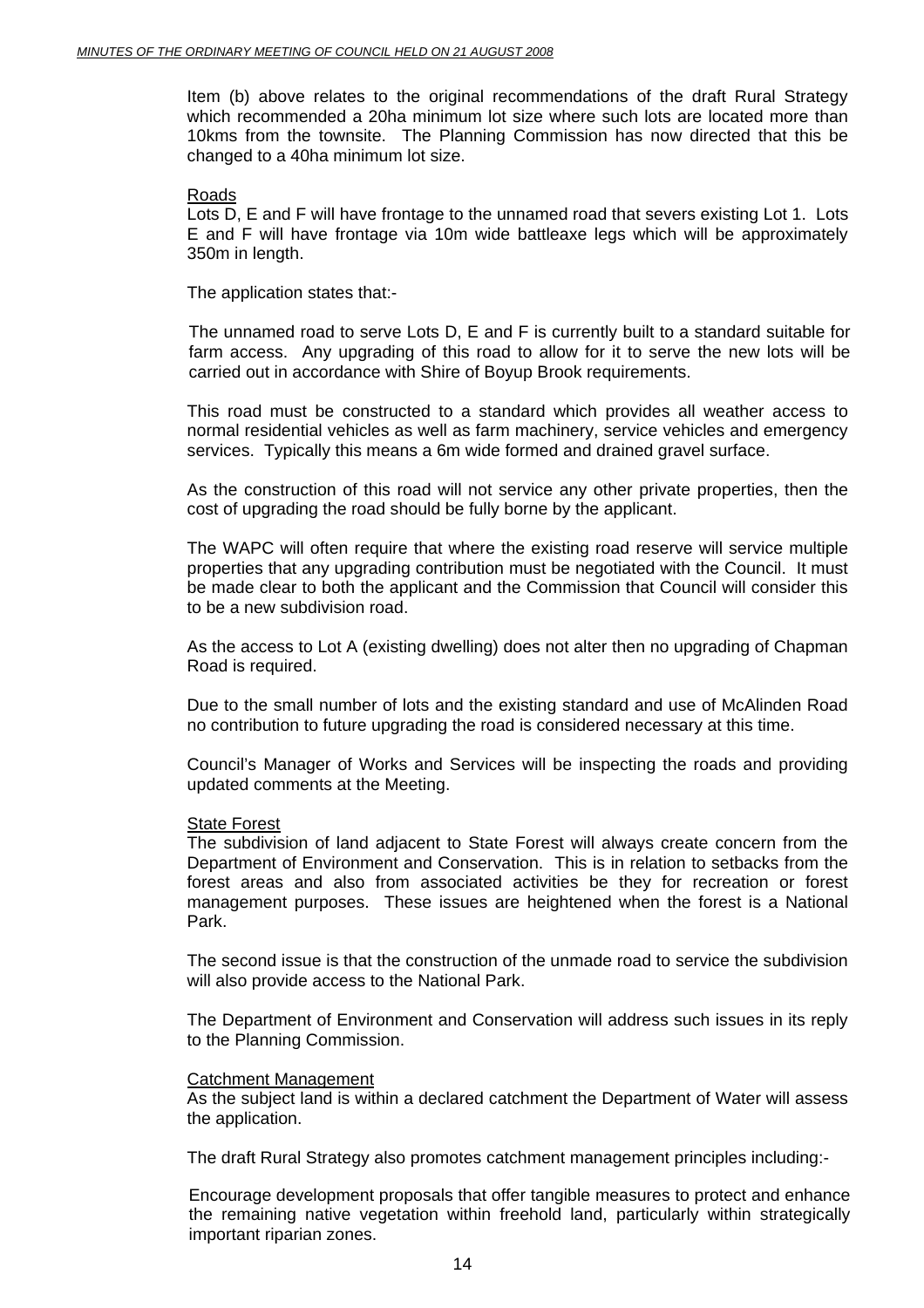The specific "environmental measures" that Council might request have not been formulated within the Draft Rural Strategy. It is assumed that in this situation such measures might include the potential rehabilitation of stream side areas within the property.

Council could recommend that some form of rehabilitation occur as part of the subdivision.

#### Fire Management

The application does not include any fire hazard assessment in accordance with FESA and Planning Commission requirements. The fire issue is relevant for those areas of the site adjoining remnant vegetation ie state forest.

The creation of a single access road in areas with a high bush fire hazard is not recommended. In regard to the subdivision appropriate measures will need to be taken to ensure the protection of dwellings on Lots E and F.

This can be addressed by the preparation of a fire management plan for the site as a condition of approval.

#### **CONSULTATION**

None

# **STATUTORY OBLIGATIONS**

The subject land is zoned 'Rural' in Town Planning Scheme No 2. The general objective of the Rural Zone is

The Rural Zone is intended primarily for the preservation of agriculturally significant land. Land within the Scheme Area is capable of high levels of agricultural production and is therefore a valuable resource worthy of protection. Council shall therefore seek to ensure that no action is taken to jeopardise that potential.

Clause 5.1 of the Scheme states that in considering applications for subdivision, rezoning and planning consent in the Rural zone, Council shall have regard to:

- i) the need to protect the agricultural practices of the Rural zone in light of its importance to the District's economy;
- ii) the need to protect the area from uses which will reduce the amount of land available for agriculture;
- iii) the need to preserve the rural character and rural appearance of the area; and
- iv) where rural land is being subdivided for closer development, the proposal should be supported with evidence outlining the land's suitability and capability for further development.

# **POLICY IMPLICATIONS**

None

#### **BUDGET/FINANCIAL IMPLICATIONS**

None

# **STRATEGIC IMPLICATIONS**

#### General

The Town Planning controls which are applicable to any subdivision or development of the property exist at a State, Regional and Local level.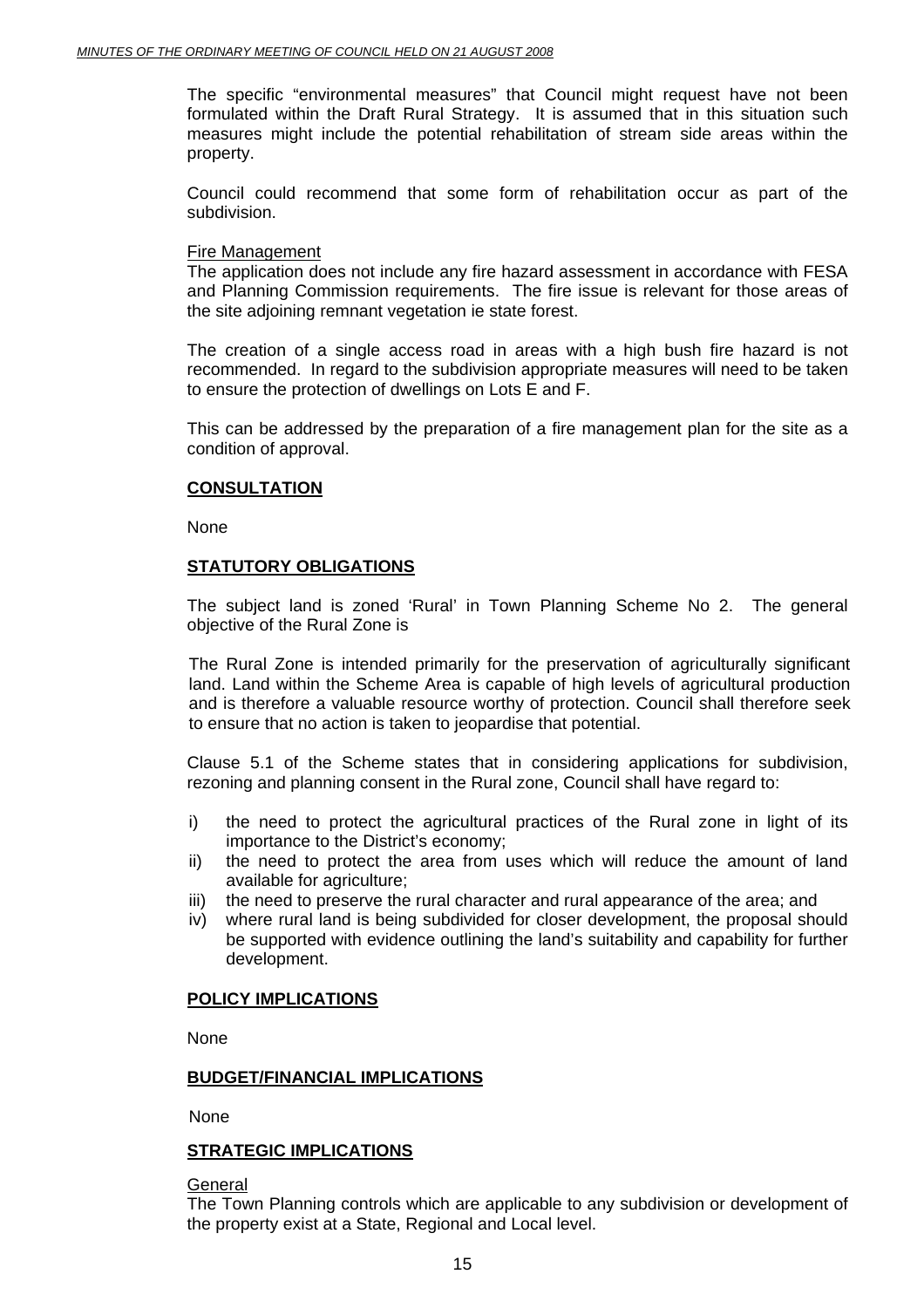The State Planning Framework comprises of a series of Planning Policies which the WAPC must have regard to in considering subdivision applications. The Council has also had regard to these in preparing its Rural Strategy. The most important State

Policy is the Agricultural and Rural Land Use Policy which contains a presumption against any rural subdivision.

The Regional Planning Framework consists of the strategies for the Warren Blackwood Region being the Warren Blackwood Regional Strategy and the Warren Blackwood Rural Strategy (WBRS).

#### Draft Local Planning Strategy

Within the draft Rural Strategy the subject land is included in the BBR1 Northern planning policy precinct. This notes that most of the precinct area is within the catchment of the Wellington Dam. The objective for the precinct is to:-

To provide for sustainable agricultural land use and tree farming in a manner consistent with protection of water resources for possible future public water supply purposes.

The Strategy is also applicable to the application in terms of:-

- Subdivision of rural land; and
- Boundary realignments.

Section 5.2 of the Strategy (Protecting Agricultural Land) notes that:

It is important that careful site-specific consideration be given to proposals for subdivision in order to prevent loss of productive grazing land and minimize the potential for land use conflicts. However in the interests of increasing agricultural diversity it is equally important that due consideration be given to proposals which offer the potential to broaden the Shire's agricultural economic base.

Consequently the Strategy recommends that:

In order to protect the productive capacity of agricultural land and the basis of State, regional and local economies, there is a general presumption against the further subdivision of agricultural land in the Rural (General Agricultural) zone, except where it can be clearly demonstrated that the subdivision will be beneficial to viable and sustainable agricultural production and land management on the subject land and will not be prejudicial to similar production and management on adjoining lands. **Subdivision approved under this criteria shall have a minimum lot size of 80ha**.

The above recommendation was requested by the Planning Commission in order to reflect the provisions of the Warren Blackwood Rural Strategy and Statement of Planning Policy 2.5 Agricultural and Rural Land Use Policy.

In relation to boundary realignments the Strategy recommendations include:-

- Council's objective is to encourage the redesign of existing (multiple lot) farms into a more appropriate configuration of lot boundaries relative to land management and land capability factors, subject to maintenance or reduction of the original number of lots.
- In the case of lifestyle lots, the land is located within 10kms of a major townsite.
- That for the purpose of the above provision a "lifestyle" lot is defined as having a minimum area of 20 hectares (being within 10kms of the townsite).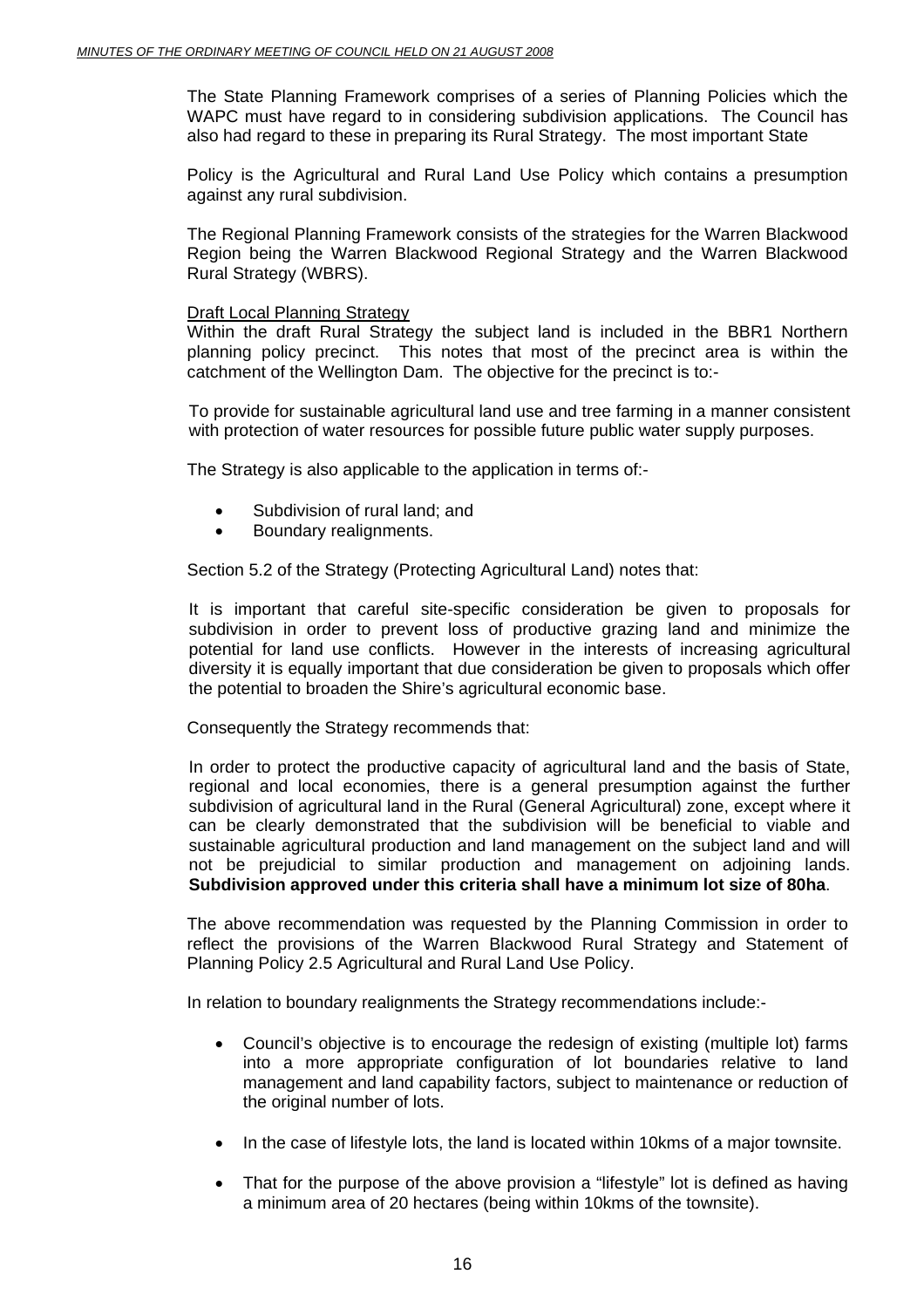• That areas more than 10kms distance from the townsite the smaller lot shall have a minimum size of 40 hectares.

The Planning Commission is also requesting that where the "smaller lot" has an area for less than 80 hectares then it should contain a minimum of 30ha of Class 1 or 2 agricultural land. This originates from the recommendations of the WBRS for subdivisions relating to intensive agriculture.

# **SUSTAINABILITY ISSUES**

- ¾ **Environmental**  There are no known significant environmental issues.
- ¾ **Economic**  There are no known significant economic issues.
- ¾ **Socia**l There are no known significant social issues.

#### **VOTING REQUIREMENTS**

Simple Majority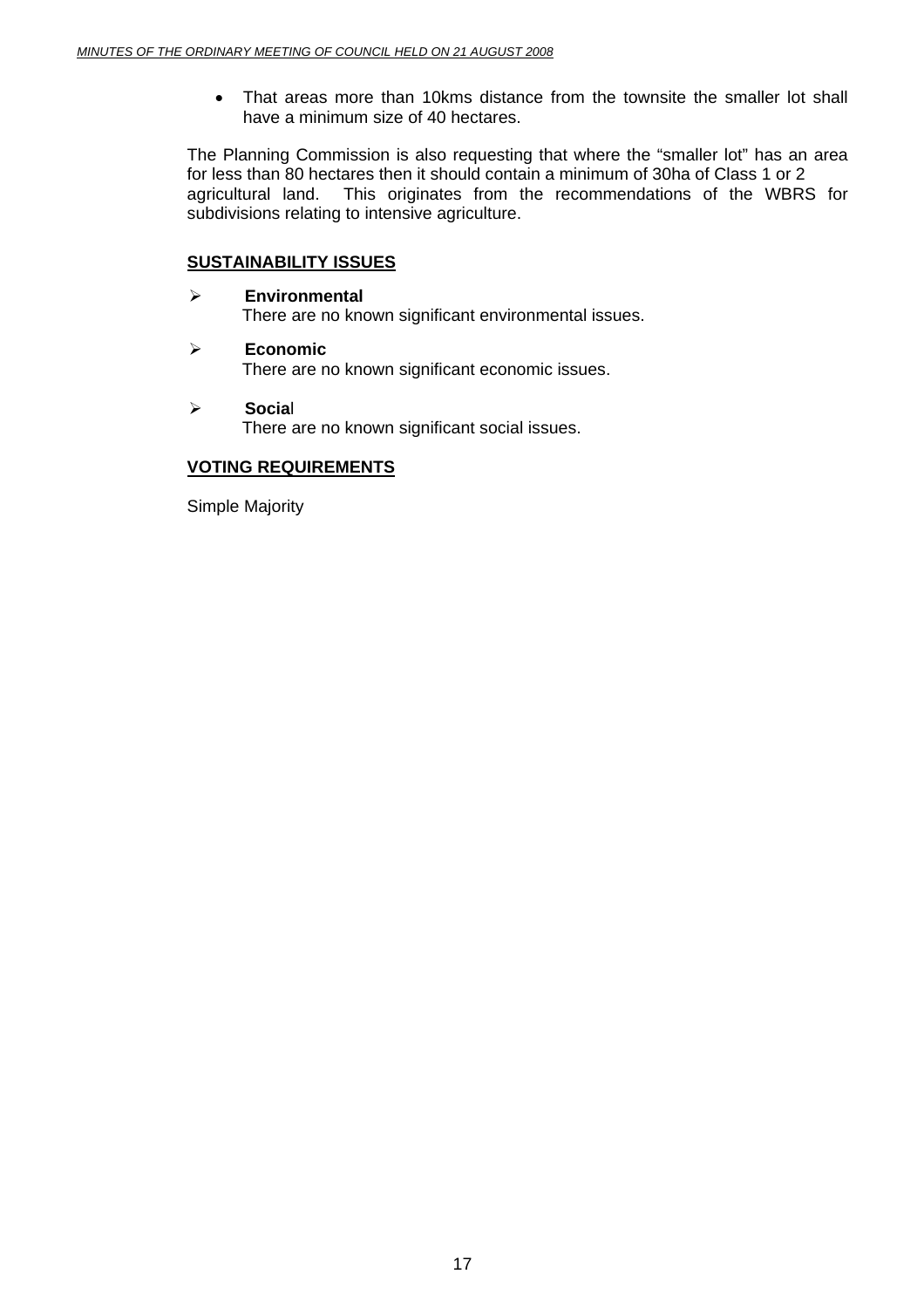# **COUNCIL DECISION & OFFICER RECOMMENDATION**

MOVED: Cr Giles Cr Cites SECONDED: Cr Piper

That Council advise the Western Australian Planning Commission that is supports the proposed subdivision of Lots 1, 2914 and 3832 McAlinden and Chapman Road, McAlinden (as shown on plan ref 13440-01A.dgn) on the basis that the application is considered to be consistent with:-

- Proposed Lots A and C to F exceed the 80ha minimum lot area required by the Warren- Blackwood Rural Strategy, as well as meet the Planning Unit objectives and provisions for planning unit CR1;
- The resultant lot sizes exceed the prevailing lot size in the locality, as well as provide sufficient area for continued broad acre farming, whilst allowing for potential agricultural diversification.
- The proposed subdivision complies with the provisions for rural subdivision outlined in the Shire of Boyup Brook Town Planning Scheme No.2 and WAPC DC 3.4 Subdivision of Rural Land.
- The proposed subdivision complies with the recommendations and objectives of the draft Rural Strategy.

That the Commission be requested to include the following conditions on any approval:

- 1. That the area of proposed Lot B be increased to a minimum of 20 hectares.
- 2. That a Section 70A Notification to be placed on the Certificate of Title of the proposed Lot B as follows:

*The property is located in an area where traditional farming practices are occurring which may at times affect the amenity of the subject land.* 

- 3. The un-constructed road servicing Lots C, D, E and F shall be constructed and drained to Council's requirements and satisfaction. As this road only serves the proposed lots the applicant is responsible for the total cost of the construction, including any applications which may be required for the clearing of existing remnant vegetation.
- 4. A corner truncation is to be provided at the intersection of McAlinden Road to Council's satisfaction.
- 5. Suitable arrangements being made with the local government for the provision of vehicular crossover(s) to service the lot(s) shown on the approved plan of subdivision.
- 6. The battleaxe accessway (s) being constructed and drained at the applicant/owner's cost to the specifications of the local government.
- 7. The applicant/owner entering into an agreement with the local government to ensure reciprocal rights of access over adjoining battleaxe accessway (s).
- 8. A Fire Management Plan being prepared and implemented to the specifications of the local government.

CARRIED 8/0 Res 158/08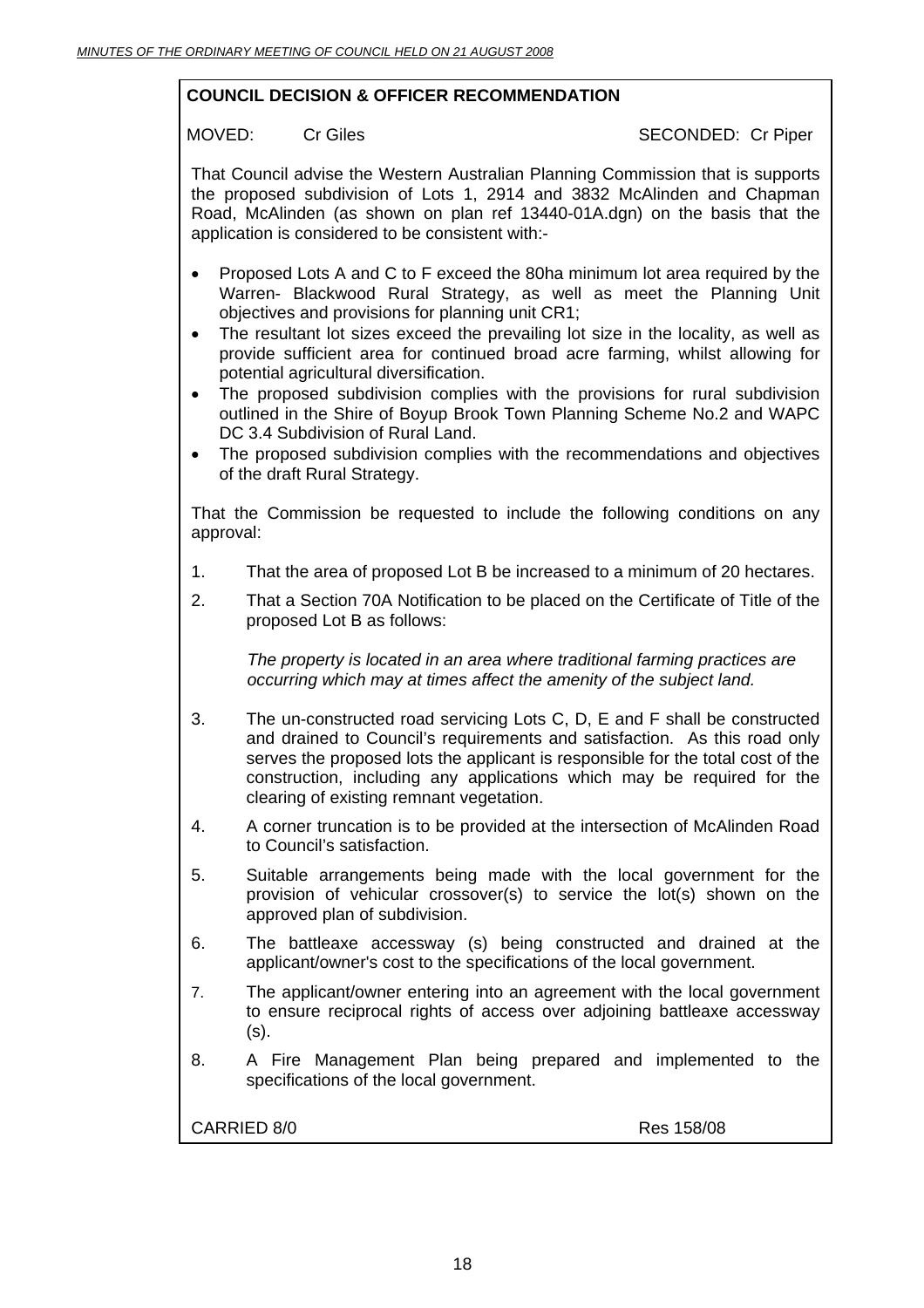#### 7.3.3 **Vacancy – South West Development Commission Board**

| Location:                              | Not Applicable                    |
|----------------------------------------|-----------------------------------|
| <b>Applicant:</b>                      | South West Development Commission |
| <b>File:</b>                           | GR/31/003                         |
| <b>Disclosure of Officer Interest:</b> | none                              |
| Date:                                  | $12^{th}$ August 2008             |
| <b>Author:</b>                         | Pascoe Durtanovich, Acting CEO    |
| <b>Authorizing Officer:</b>            | <b>Not Applicable</b>             |
| <b>Attachments:</b>                    | None                              |
|                                        |                                   |

#### **SUMMARY**

A vacancy exists for a local government appointment to the South West Development Commission's Board of Management.

The Commission has invited nominations from Local Government.

#### **BACKGROUND**

The Commission's role is to co-ordinate and promote economic development in the South West Region. Its aims include maximizing job creation, broadening local economies, identifying the need for infrastructure services, providing information and advice to business and ensuring access to government services.

The 10 member board, which meets monthly, sets policy and makes decisions about a broad range of economic development projects and initiatives involving the Commission.

#### **COMMENT**

Those nominated as prospective members should possess interest and knowledge relevant to regional communities. Relevant fields of involvement could include business and industry; employment, education and training; tourism and recreation.

Applicants will be assessed on their ability to make a significant contribution to a Board of Management together will a demonstrated involvement in either the economic or social development of the region. Terms of appointment will range from one to three years commencing in November 2008.

The current representative is Cr Peter Monagle, Shire President, Shire of Harvey. The incumbent is eligible to be reappointed for a further 1 year term.

#### **CONSULTATION**

Not Applicable

#### **STATUTORY OBLIGATIONS**

Nil

#### **POLICY IMPLICATIONS**

Council does not have a policy on this matter.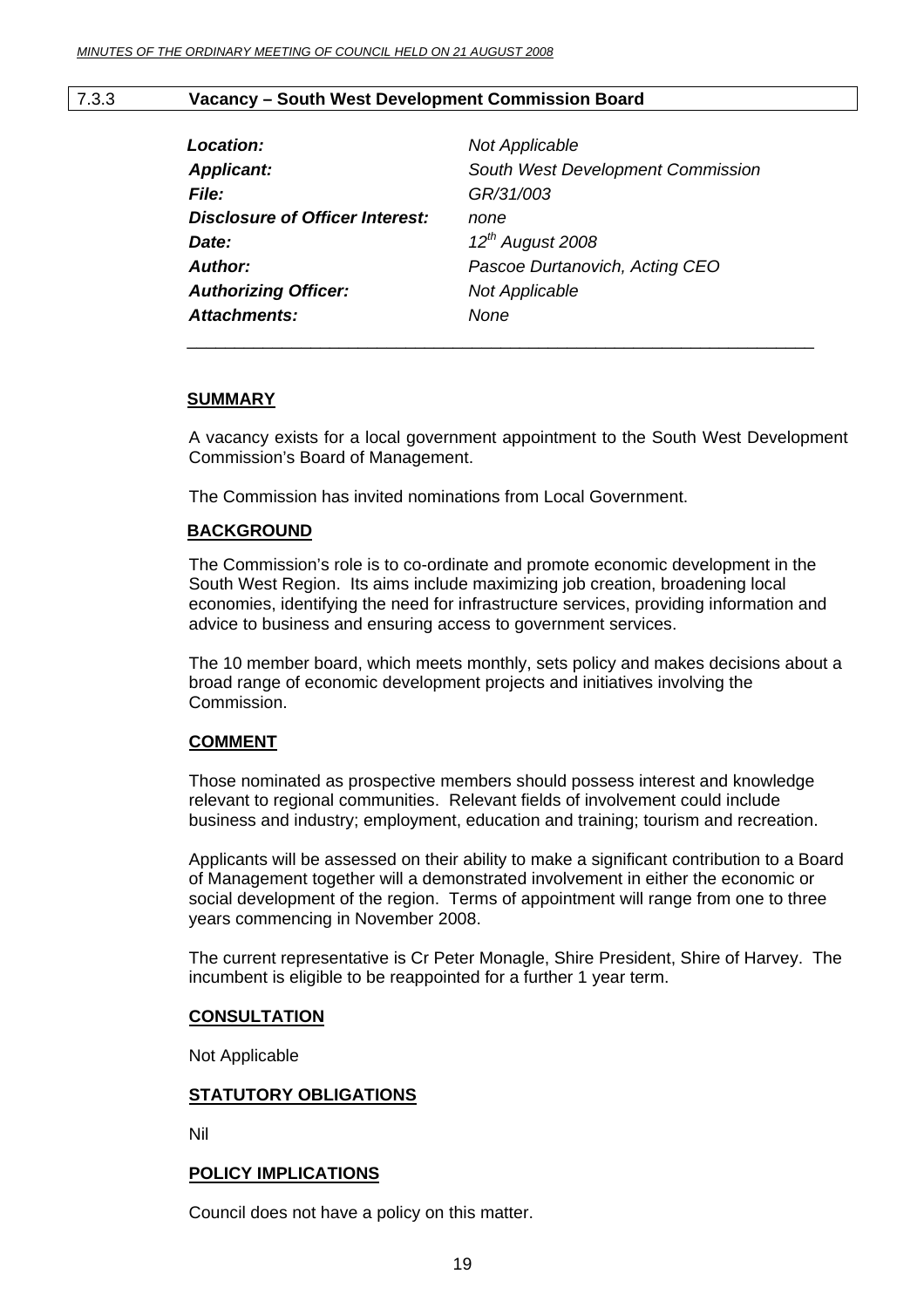#### **BUDGET/FINANCIAL IMPLICATIONS**

Nil

#### **STRATEGIC IMPLICATIONS**

The Board sets policy and makes decisions in terms of the long term economic future of the region.

### **SUSTAINABILITY ISSUES**

- ¾ **Environmental**  There are no known environmental issues at this stage.
- ¾ **Economic**  There are no known economic issues at this stage.
- ¾ **Social**  There are no known social issues at this stage.

# **VOTING REQUIREMENTS**

Simple Majority

# **OFFICER RECOMMENDATION**

- 1. That Cr\_\_\_\_\_\_\_\_\_\_\_\_\_\_\_\_ be nominated for a local government appointment to the South West Development Commission's Board of Management or
- 2. That no action be taken.

# **COUNCIL DECISION**

MOVED: Cr Muncey SECONDED: Cr O'Hare

That no action be taken.

CARRIED 8/0 Res 159/08

# 7.3.4 **Native Seed Collection**

| Location:                       | Shire managed reserves         |
|---------------------------------|--------------------------------|
| <b>Applicant:</b>               | <b>Landcare Services</b>       |
| <i>File:</i>                    | EN/31/001                      |
| Disclosure of Officer Interest: | none                           |
| Date:                           | $12^{th}$ August 2008          |
| Author:                         | Pascoe Durtanovich, Acting CEO |
| <b>Authorizing Officer:</b>     | Not applicable                 |
| <b>Attachments:</b>             | None                           |
|                                 |                                |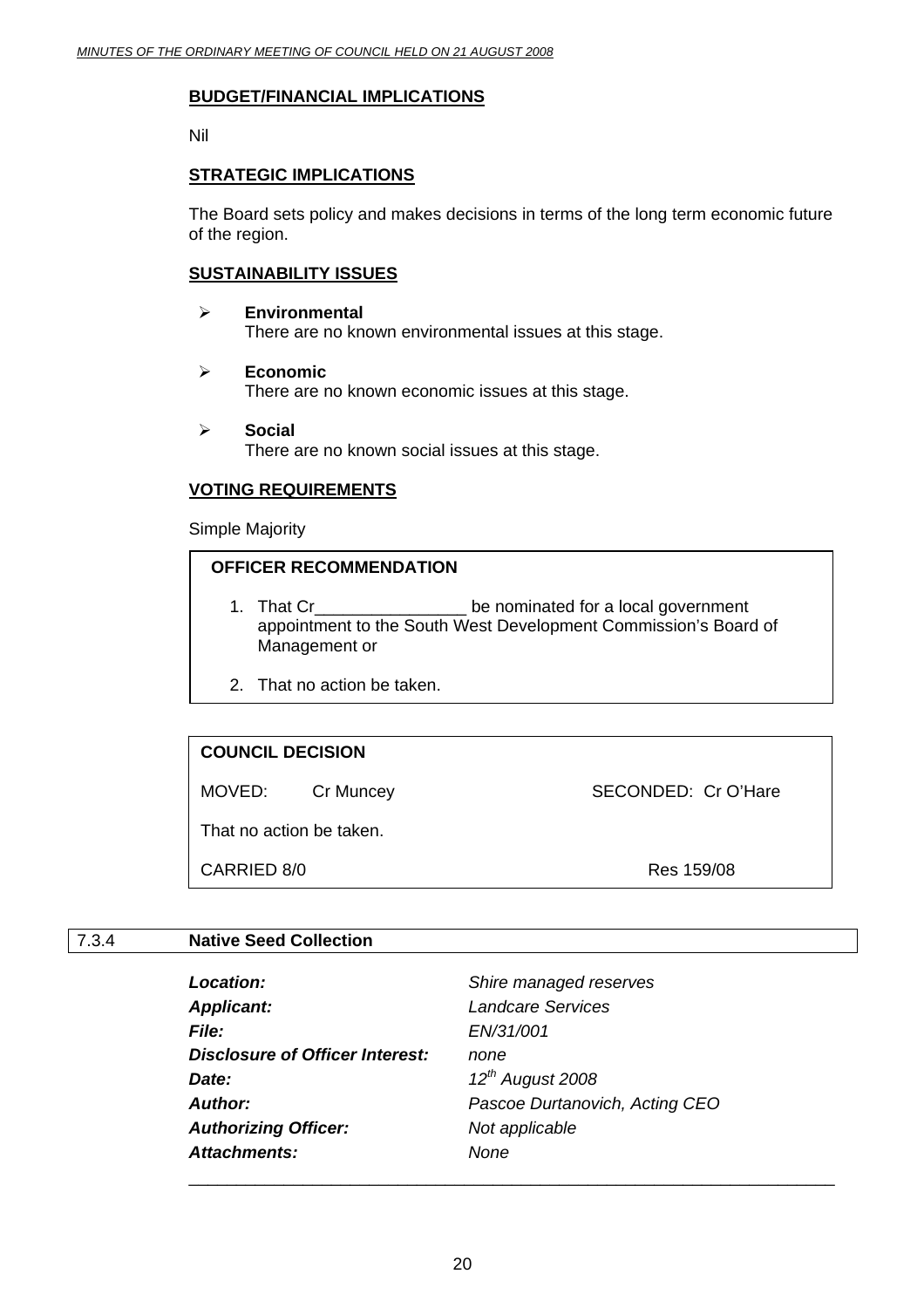### **SUMMARY**

 Landcare Services has requested permission to collect native seed from Shire controlled land.

This report recommends approval be granted.

# **BACKGROUND**

 Landcare Services is an environmentally motivated organization that adheres to the Department of Environment and Conservations (DEC) guidelines on native seed

collection. All staff employed by Landcare Services are fully licensed (Commercial Purposes Licences) and experienced in collecting native seeds.

#### **COMMENT**

The primary species the group wish to acquire is *Acacia acuminate* (Jam Wattle), which is located in relative abundance within this region. *Acacia acuminate* is required as a host species in Sandalwood plantations.

#### **CONSULTATION**

Not Applicable

# **STATUTORY OBLIGATIONS**

 Landcare Services will have to comply with Department of Environment and Conservation guidelines on native seed collection.

#### **POLICY IMPLICATIONS**

Council does not have a policy on this matter.

# **BUDGET/FINANCIAL IMPLICATIONS**

Nil

# **STRATEGIC IMPLICATIONS**

Nil

# **SUSTAINABILITY ISSUES**

- ¾ **Environmental**  There are no known significant environmental issues.
- ¾ **Economic**  There are no known significant economic issues.
- ¾ **Social**  There are no known significant social issues.

# **VOTING REQUIREMENTS**

Simple Majority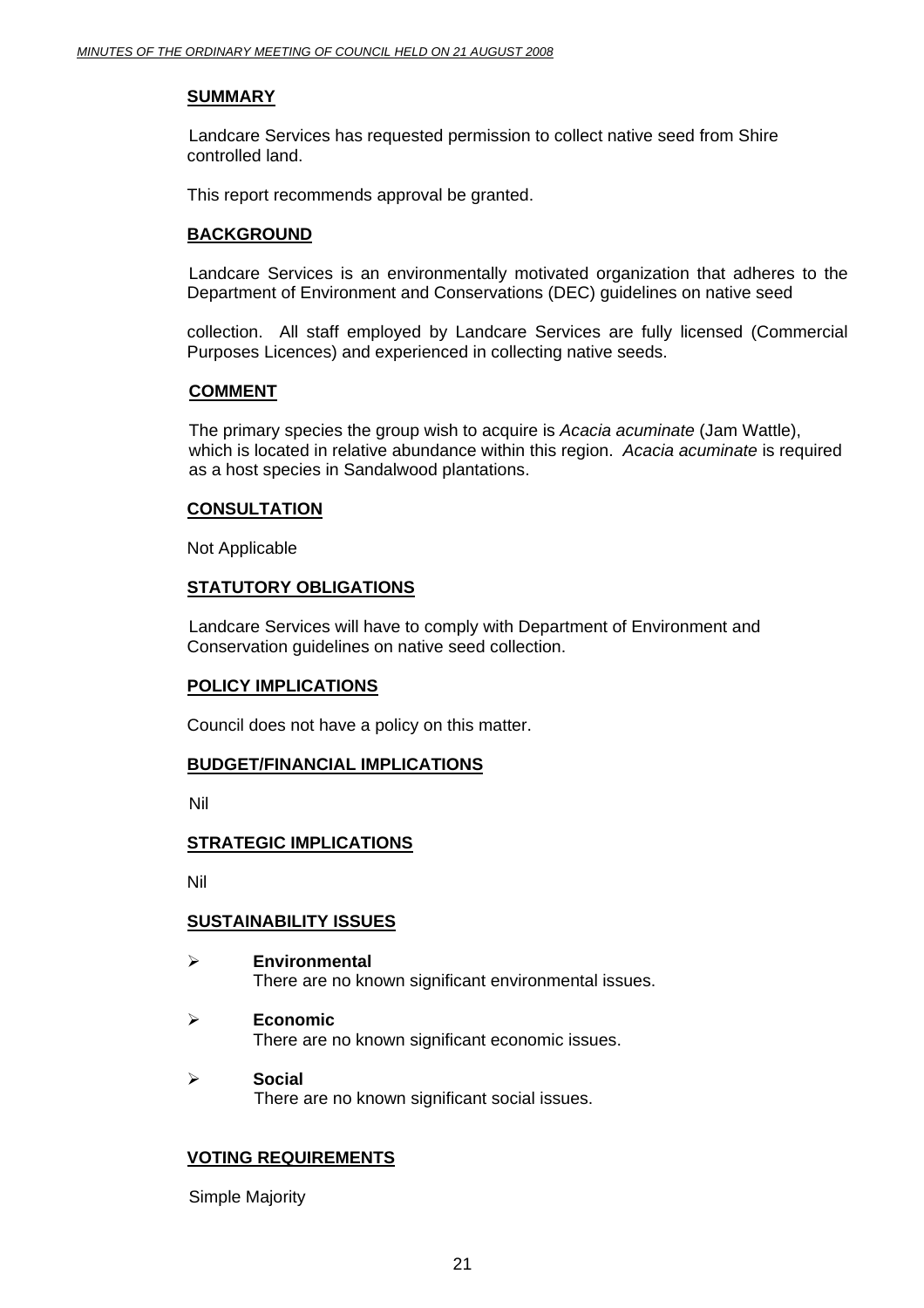### **COUNCIL DECISION AND OFFICER RECOMMENDATION**

MOVED: Cr Broadhurst SECONDED: Cr Muncey

That permission be granted to Landcare Services to undertake native seed collection on Shire vested reserves, with the condition that road safety issues are addressed when collecting from road reserves, and Department of Environment and Conservation guidelines for seed collection are adhered to.

CARRIED 8/0 Res 160/08

# 7.3.5 **Approval to Conduct a Mechanical Repair Business**

| <b>Location:</b>                       | Loc 5231 Six Mile Road, Dinninup |
|----------------------------------------|----------------------------------|
| <b>Applicant:</b>                      | C & L Mechanical Services        |
| <b>File:</b>                           | AS8250                           |
| <b>Disclosure of Officer Interest:</b> | none                             |
| Date:                                  | $12^{th}$ August 2008            |
| <b>Author:</b>                         | Pascoe Durtanovich - Acting CEO  |
| <b>Authorizing Officer:</b>            | <b>Not Applicable</b>            |
| <b>Attachments:</b>                    | None                             |
|                                        |                                  |

#### **SUMMARY**

 An application has been received to conduct a mechanical repair business from Loc 5231 Six Mile Road, Dinninup.

This report recommends approval be granted.

#### **BACKGROUND**

Nil

#### **COMMENT**

I understand C & L Mechanical offered a mobile service in the past. They now wish to conduct the business on their rural property in Dinninup.

Under the Shire of Boyup Brook Town Planning Scheme Council approval is required for this activity. In addition the motor vehicle repairers Licensing Board requires that the operator has the approval of the Local Government to conduct the business at the particular location.

#### **CONSULTATION**

Not applicable

# **STATUTORY OBLIGATIONS**

Under Town Planning Scheme No. 2 "motor vehicle repairs" is an AA use. The definition of AA use is "a use which Council, in exercising the discretionary powers available to it, may approve under the Town Planning Scheme.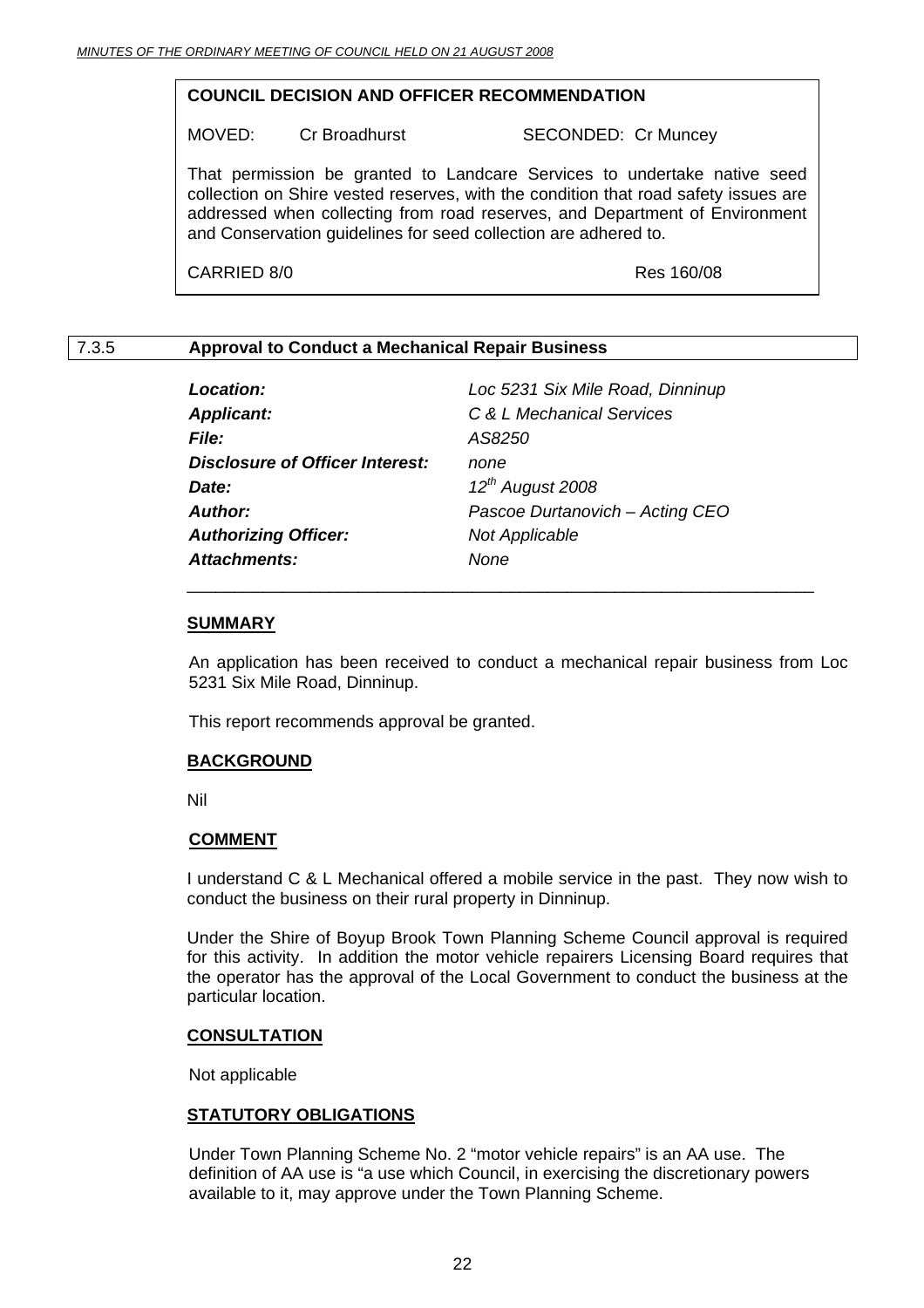# **POLICY IMPLICATIONS**

Council does not have a policy on this matter.

# **BUDGET/FINANCIAL IMPLICATIONS**

Nil

# **STRATEGIC IMPLICATIONS**

Nil

# **SUSTAINABILITY IMPLICATIONS**

- ¾ **Environmental**  There are no known significant environmental issues.
- ¾ **Economic**  There are no known significant economic issues.
- ¾ **Social**  There are no known significant social issues

# **VOTING REQUIREMENTS**

Simple Majority

| <b>COUNCIL DECISION AND OFFICER RECOMMENDATION</b>                                                                                                                                                              |                 |                            |
|-----------------------------------------------------------------------------------------------------------------------------------------------------------------------------------------------------------------|-----------------|----------------------------|
| MOVED:                                                                                                                                                                                                          | <b>Cr Piper</b> | <b>SECONDED: Cr Muncey</b> |
| That in accordance with the Shire of Boyup Brook Town Planning Scheme No<br>2 approval be granted for C & L Mechanical Service to conduct a Mechanical<br>repair service from Loc 5231 Six Mile Road, Dinninup. |                 |                            |
| CARRIED 8/0                                                                                                                                                                                                     |                 | Res 161/08                 |

# 7.3.6 **Systemic Sustainability Study**

| <b>Location:</b>                       | <b>Not Applicable</b>                               |
|----------------------------------------|-----------------------------------------------------|
| <b>Applicant:</b>                      | The West Australian Local Government<br>Association |
| <b>File:</b>                           | GR/31/002                                           |
| <b>Disclosure of Officer Interest:</b> | none                                                |
| Date:                                  | $12^{th}$ August 2008                               |
| Author:                                | Pascoe Durtanovich, Acting CEO                      |
| <b>Authorizing Officer:</b>            | Not applicable                                      |
| <b>Attachments:</b>                    | Yes - "The Journey:                                 |
|                                        | Sustainability into the Future " document           |

\_\_\_\_\_\_\_\_\_\_\_\_\_\_\_\_\_\_\_\_\_\_\_\_\_\_\_\_\_\_\_\_\_\_\_\_\_\_\_\_\_\_\_\_\_\_\_\_\_\_\_\_\_\_\_\_\_\_\_\_\_\_\_\_\_\_\_\_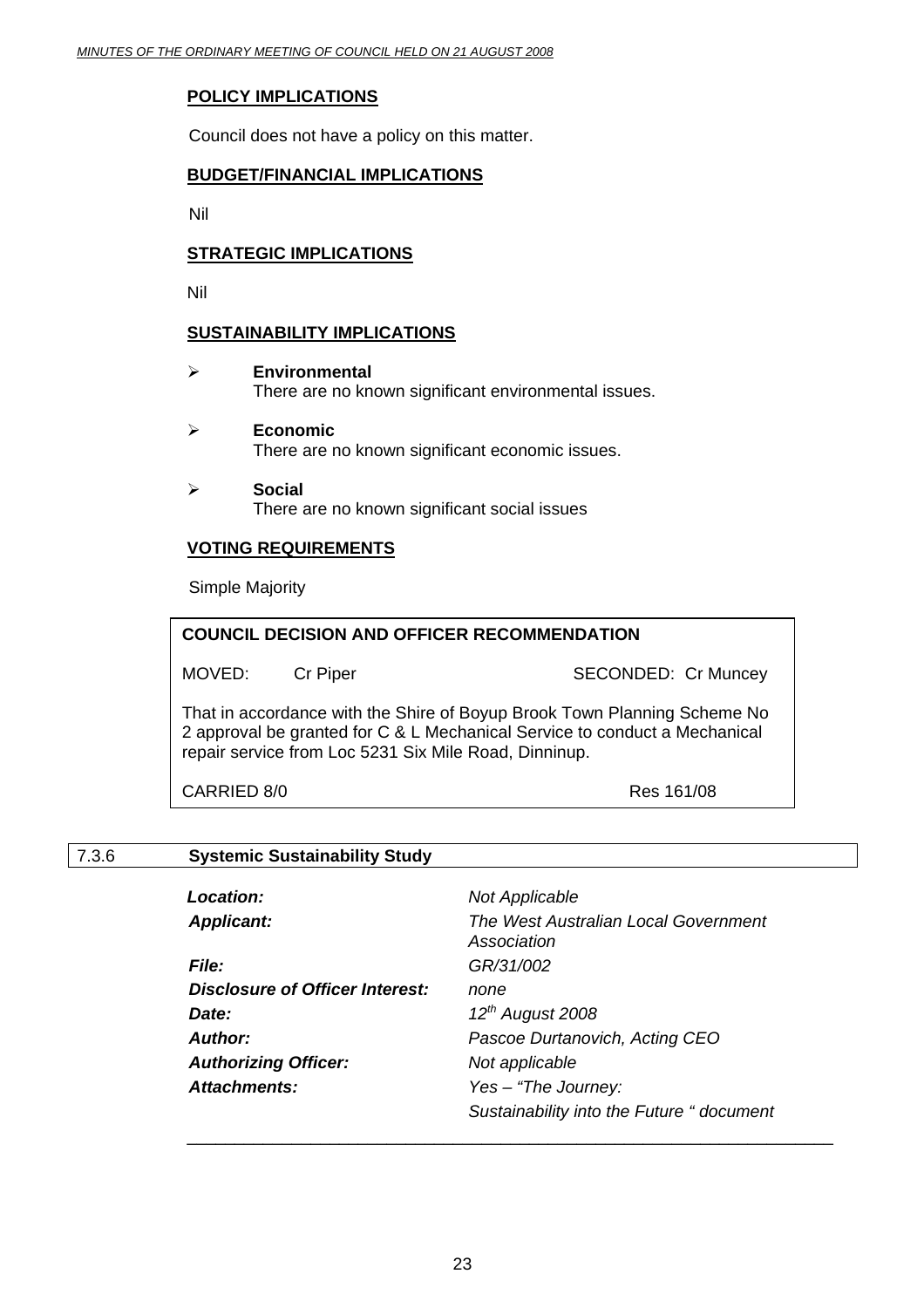# **SUMMARY**

 The amended report into the sustainability of Local Government "The Journey" is currently being considered by the industry, prior to a special forum, to be held on the 15<sup>th</sup> September, 2008.

This report recommends that Council support the amended report.

# **BACKGROUND**

Council considered the first report on the  $17<sup>th</sup>$  March, 2008 and then again at the Council meeting held on the 17<sup>th</sup> April 2008.

At the meeting on the  $17<sup>th</sup>$  April, 2008 Council resolved as follows:-

*"That the draft discussion report "The Journey: Sustainability (of Local Government) into the Future" be received and the following comments be forwarded to the South* 

*West Zone of Western Australian Local Government Association, Western Australian*  Local Government Association, the Department of Local Government and Regional *Development and the Minister for Local Government and Regional Development.* 

- *1. Council acknowledges and commends the Western Australian Local Government Association for the manner in which it has progressed and guided the review process.*
- *2. That the Chief Executive Officer conduct a self assessment of the Shire of Boyup Brook's sustainability utilizing the sustainability check list in section 10.1 of the report and report back to Council by the 30th June, 2008.*
- *3. That Council supports all 61 report recommendations, with the exception of recommendations 42 to 46 inclusive and recommendation 61.*
- *4. That recommendations 42 to 46 be noted but not considered until such time as Local Government is fully informed on how local government will function under the Regional Council model, to what extend the Regional Council model will be taken, what will be the consultation process as the model is developed and implemented and who will determine and on what basis, which zone will be chosen as a pilot Regional Council."*

Following same 104 submissions from Local Government on the draft report, many of which were critical on aspects of the report, particularly the "Regional Model", Western Australian Local Government Association has reviewed and modified the document. It is this document and the actions therein that will be discussed by the industry on the 15<sup>th</sup> September, 2008.

# **COMMENT**

The most significant change is the reduction in the number of recommendations, from 61 to 39 and the considerable watering down of the "Regional Model" concept.

Council will be represented at the forum on the  $15<sup>th</sup>$  September, therefore a position on the latest report and actions proposed should be determined.

Many of the recommendations from the first report are incorporated in this report and with amendments to the "Regional Model" concept I see no reason for Council to oppose the report.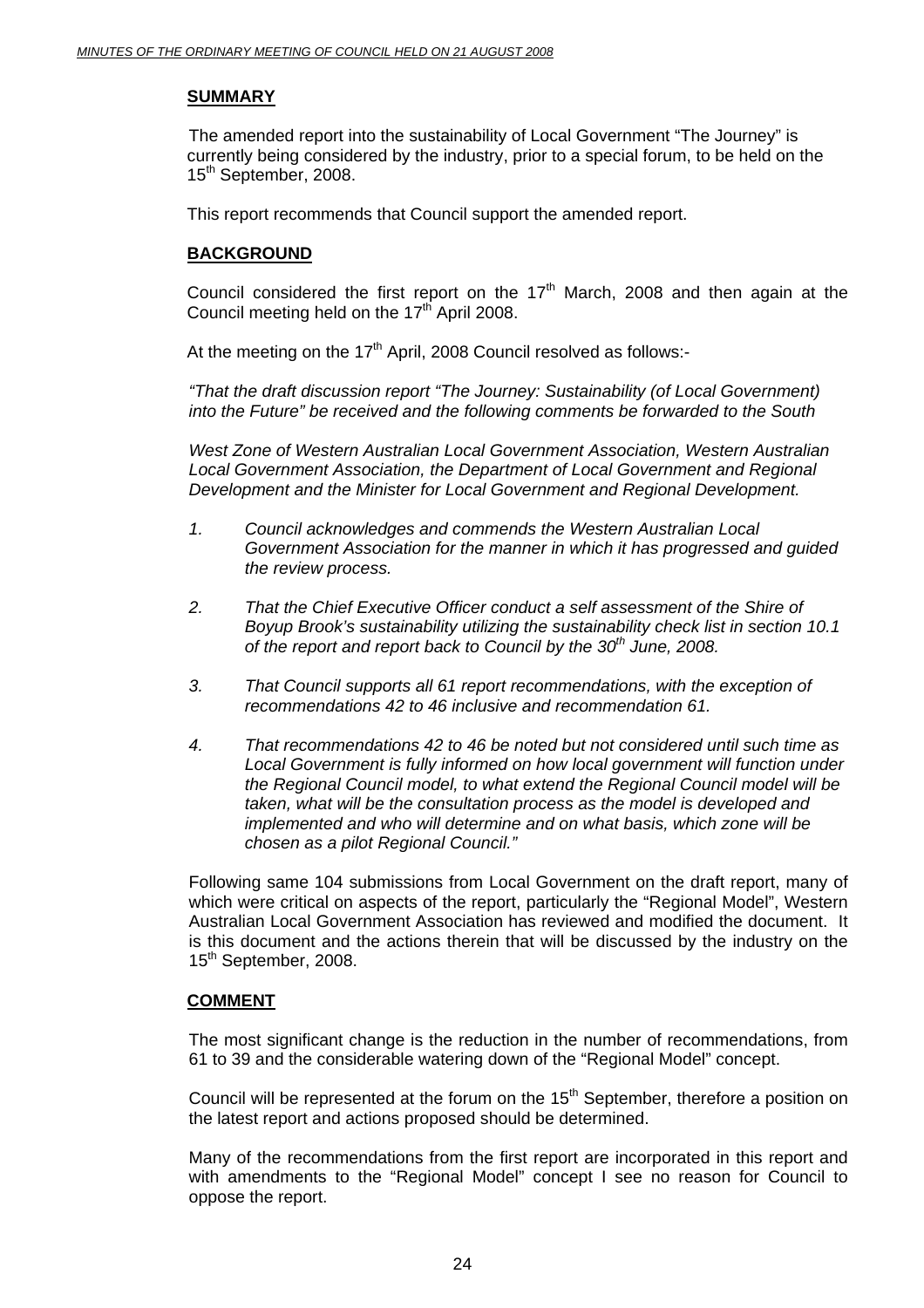# **CONSULTATION**

The current report was prepared by WALGA following consideration of submissions from local governments and will be discussed at the September 2008 special forum.

# **STATUTORY OBLIGATIONS**

There are no statutory obligations.

### **POLICY IMPLICATIONS**

Nil

# **BUDGET/FINANCIAL IMPLICATIONS**

Nil

# **STRATEGIC IMPLICATIONS**

The report is likely to have significant strategic implications in the way Local Government operates into the future.

# **SUSTAINABILITY IMPLICATIONS**

- ¾ **Environmental**  There are no known significant environmental issues.
- ¾ **Economic**  There are no known significant economic issues.
- ¾ **Social**  There are no known significant social issues.

# **VOTING REQUIREMENTS**

Simple Majority

# **OFFICER RECOMMENDATION**

That the amended draft discussion report "The Journey: Sustainability into the Future" be received and the recommended actions therein be supported.

| <b>COUNCIL DECISION</b>   |            |                                                                                                                                              |
|---------------------------|------------|----------------------------------------------------------------------------------------------------------------------------------------------|
| MOVED:                    | Cr Giles   | SECONDED: Cr O'Hare                                                                                                                          |
| 1.                        | supported. | That the amended draft discussion report "The Journey: Sustainability<br>into the Future" be received and the recommended actions therein be |
| 2.                        |            | That Cr Lamshed and Cr Downing be delegated to attend the WALGA<br>Special forum held at the City of Stirling on 15 September 2008.          |
| CARRIED 8/0<br>Res 162/08 |            |                                                                                                                                              |